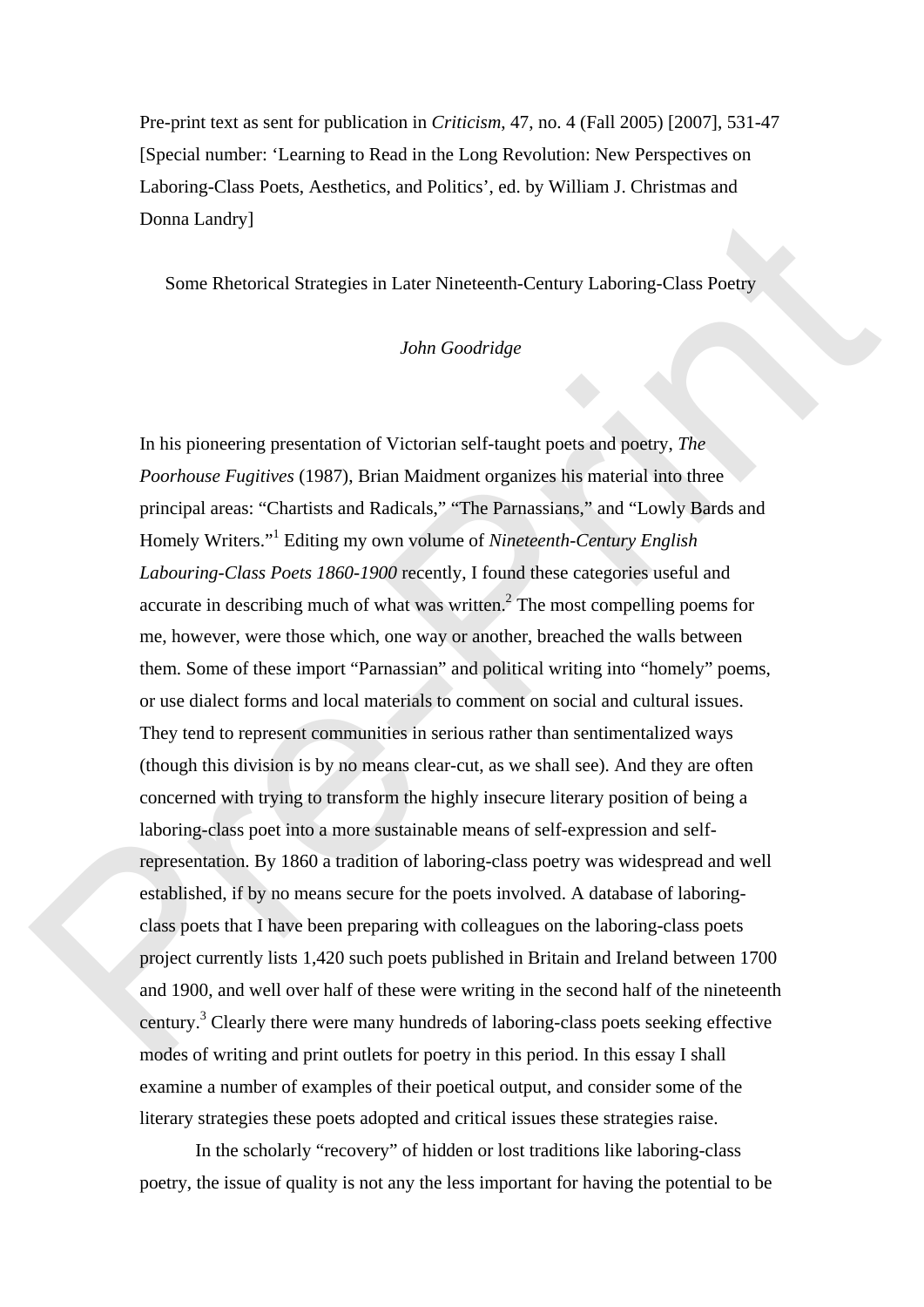raised, as it were, in bad faith. However much one wishes to resist the familiarly sceptical terminology of "minor" or "second-rate" poets, the question "are they any good?" is still a trenchant one. One problem in trying to answer it is that within the literary hierarchies that are still widely accepted, whole generic areas of writing are regarded as being inherently inferior. I am thinking here for example about melodrama, the first of the literary strategies I want to consider in relation to laternineteenth-century laboring-class poets. It is a primary example of a form that a number of laboring-class poets use, not just for its obviously popular, attentiongrabbing entertainment value, but for its potential to convey the drama of social and individual crisis. The poet Fanny Forrester (1852-1889), for instance, became a regular contributor of melodramatic and sentimental poetry to one of the more successful regional publications that emerged in the period, *Ben Brierley's Journal*, which was published and widely distributed in Manchester in the 1870s and 1880s.<sup>4</sup>

literary hierarchies that are still widely accepted, whole generic areas of writing are<br>reached as being inherentity inferior. Tan thinking here for example about the melodrana, the first of the iterary strangles I want t The daughter of Ellen Forrester (d. 1883), a poet and Fenian activist who had served time in prison and later emigrated to the United states, Fanny Forrester's own response to the crisis engulfing nineteenth-century Ireland emerges in quite another way, through poems of exile and alienation such as the three-part sequence "Strangers in the City" which documents the arrival, homelessness and lack of resources, severe working and living conditions and consequent premature death of Mary, a "timid fawn" exiled from her native land along with her mother, following a brutal land eviction which has either claimed the lives of her father and sister or at least split the family. This is serious material, but because it is cast in terms of sentimental melodrama it may not evince a very serious response. The poem seems to the modern reader emotionally overladen, as may be seen in this description of Mary at her factory work, from the second part of the poem "Toiling in the City:"

O'er her work, from morn till evening, bends her sweet and saintly face, But her busy hands oft tremble, and the tears each other chase; For she thinks of pleasant rambles through the quiet lonely glen, And she wonders will she ever hear the birds' sweet song again.<sup>5</sup>

The tears are frequent in this poem, as is the contrast between Mary's "sweet and saintly" demeanour and the implicitly unsweet and unsaintly world she is cast into, between the factory full of noisy, dangerous, belt-driven machinery and the "quiet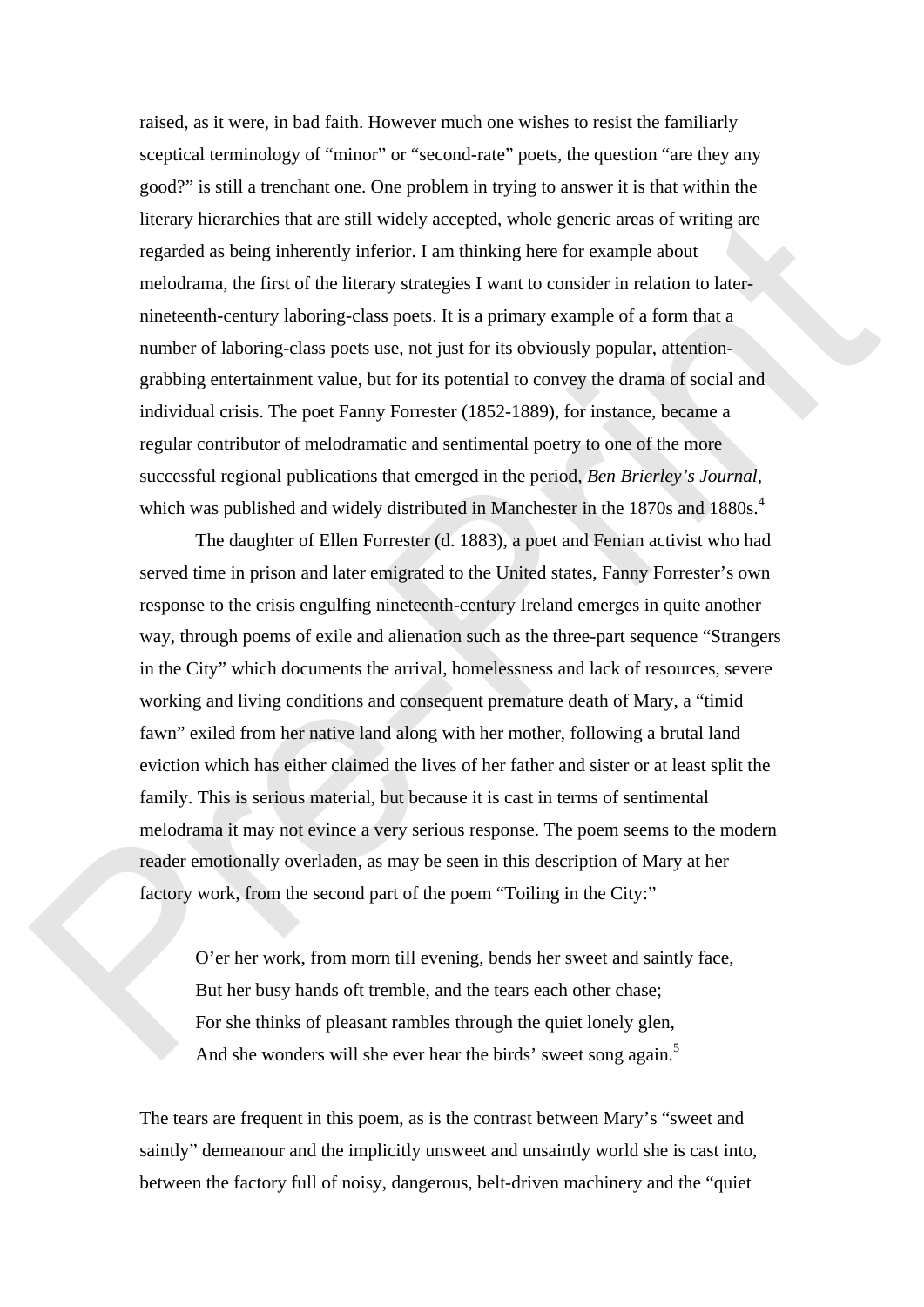glen" she remembers, and again between the factory's noise and the "birds' sweet song" of rural Ireland, which is cast as a lost Eden. The melodrama intensifies as Mary nears her death, and her death-bed scene itself is repeated in other Forrester poems, such as "In the Workhouse—A Deserter's Story," where a soldier, dying in the workhouse, like Mary in her garret pathetically clings to a final vision of remembered beauty:

Come nearer, nurse, come nearer, for my sight is growing dim: Just hold my hand and sing to me some simple vesper hymn, And I'll watch your kind eyes glistening, and my spirit shall rejoice, For I'll fancy I am listening to my Margaretta's voice;<sup>6</sup>

poons, such as "In the Workhouse - A Deserter's Story," where a soldier, dying in<br>the workhouse. Like Mary in her graret pathetically clings to a final vision of<br>remembered heatury.<br>Come nearer, muse, come nearer, for my It is difficult to respond positively or seriously to such writing because one's responses are conditioned by an aesthetic which is naturally weighted against displays of raw emotion or sentiment—with the melodramatic "Victorian death scene" a favorite example of such aesthetic taboo. But there is evidence that Forrester's poetry was admired and taken seriously by her contemporary readers, including some rather touching evidence Professor Florence Boos has retrieved from the records of the Royal Literary Fund, to which Fanny Forrester's mother Ellen made an application for support in 1872. Though primarily concerned with explaining the toils of encroaching poverty and disability, the veteran Fenian cannot resist giving vent to a burst of maternal pride in her daughter, who although she is "only nineteen years of age" has "written more than I have—and better too."7 Ben Brierley, the editor who most consistently championed and published her (and was himself a significant laboring-class poet in the period) is similarly enthusiastic, writing of her with paternalistic pride, as one of his most popular and effective contributors.<sup>8</sup>

 Nor is she the only laboring-class poet using the intensity of melodrama to comment on the emotional harshness of social deprivation and displacement in the period. The Bristol socialist, shoemaker and poet John Gregory (1831-1922), for instance, writes melodramatic poems about hardship with titles like "The Wail of Labour," and "Horrible Frost," the latter again concluding with that trademark deathscene:

O world, cruel world, 'tis a pity to be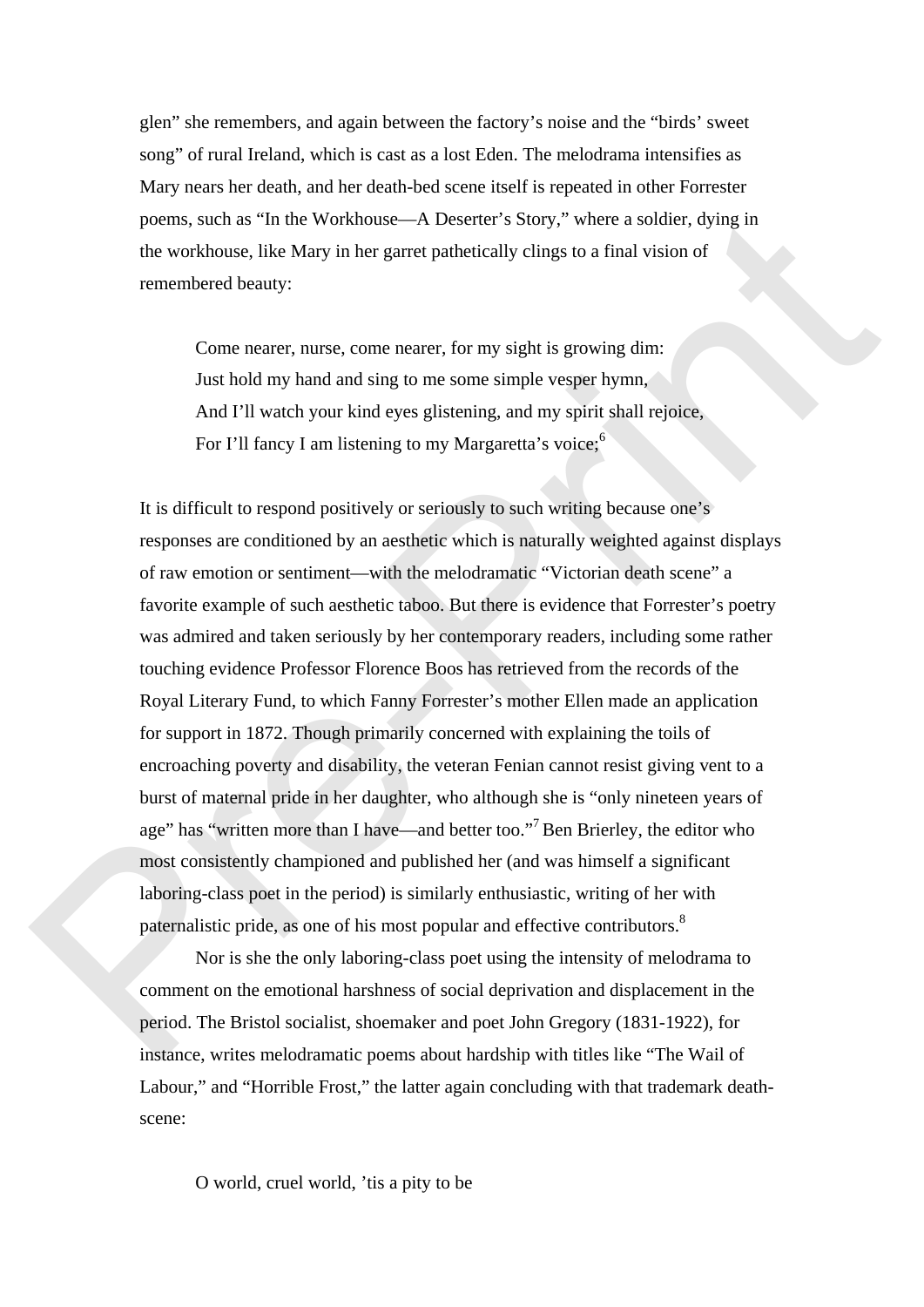A culprit depending for mercy on thee. My doom is upon me, and this is the cost— I shall die, I shall die in this horrible frost.

What careth the world for this treasure I hug? 'Tis only a skeleton wrapt in a rug, With pulse beating low and a quiver of breath— A little more starving and then 'twill be death. Sweet Patty, my darling, thy smile was my bread, Come kiss your poor mother. Dear God! She is dead.<sup>9</sup>

What carefli the world for this treasure I lung?<br>
"It's only a skeletor wright in a ring.<br>
Nift puble beating low and a quiver of breath-<br>
A little more starcing and then i will be elect.<br>
Severe Patty, any derling, thy s The founding text of the modern critical response to this kind of writing is perhaps Oscar Wilde's *bon mot* on the famous such scene in Dickens's *The Old Curiosity Shop*: "One must have a heart of stone to read the death of little Nell without laughing;" yet the powerful social protest evident in these melodramatic death scenes is undeniable. It may perhaps be that the sceptical response fails to read adequately the performative aspect of such scenes. Clearly a poem like "Horrible Frost" is meant for recitation or performance. Gregory in fact was famous for "performing" poems and publicly singing. "Give me my zither," he reportedly said at the age of eightyone, "and I will sing sixty songs from memory with anybody."10 Sally Mullen notes that the records of the Bristol Socialist Society "illustrate that recitations, music and poetry—particularly that of John Gregory—made the meetings 'whole.'"<sup>11</sup> It seems to me probable that these melodramatic poems would have a very different effect, and perhaps a more positive one, as recited or performed pieces, from their effect as readable texts in a book of poems. Of course nineteenth-century *stage* melodrama, to which such performances are akin, has itself had a disparaged critical reputation, though this has recently been challenged by David Worrall.<sup>12</sup>

 It is important to stress the performativity of many laboring-class poems of the period, not just to try and find a fresh perspective on the seeming excesses of Victorian melodramatic poetry, but also because so many of the laboring-class poets in the period found outlets in performance. The most notorious is William McGonagall (*c*. 1825-1902), who is still, today, by far the best-selling laboring-class poet from the period. McGonagall is often given the catchpenny billing of "the world's worst poet," but in his time was best known for dramatically reciting extracts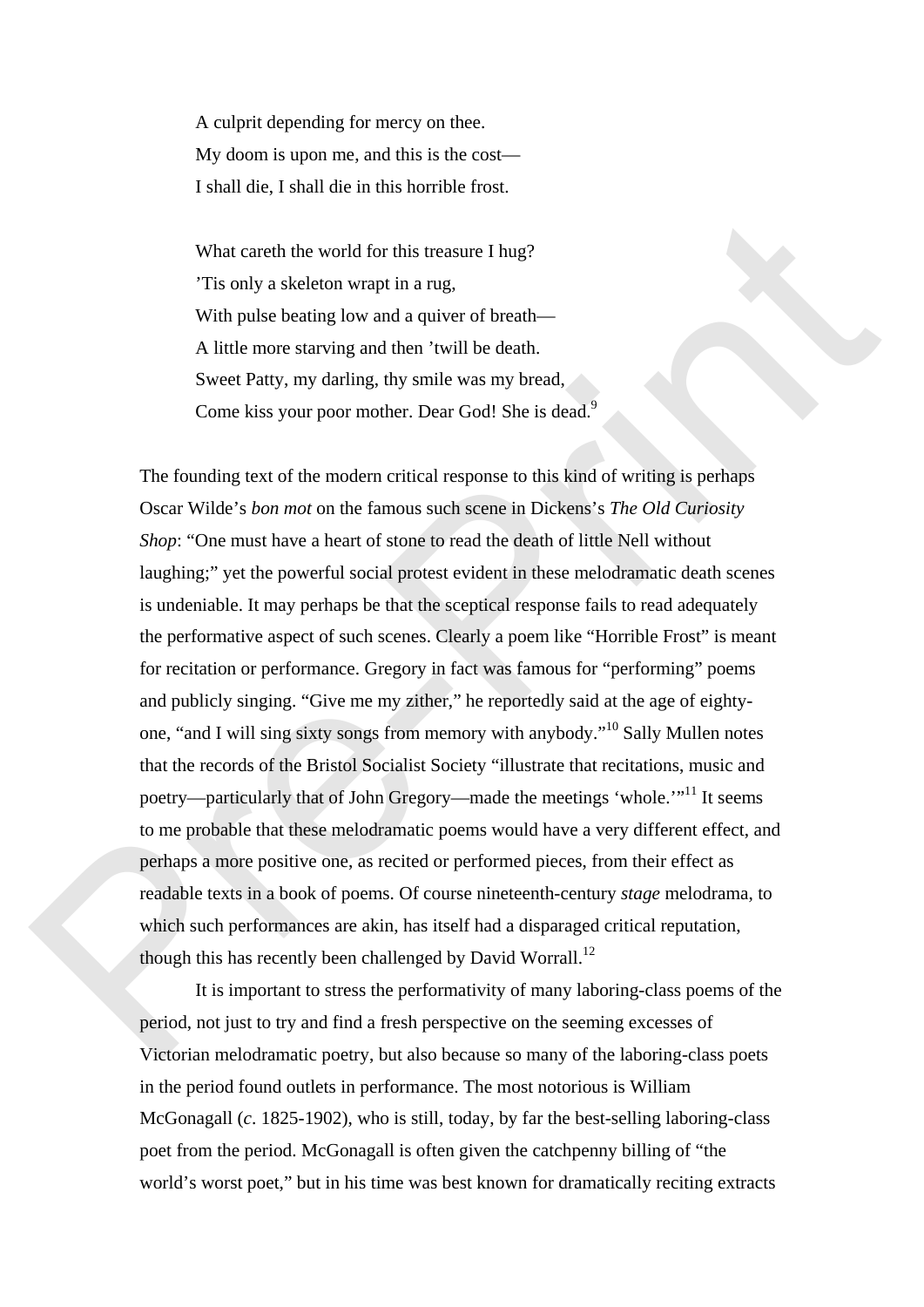both from Shakespeare and from his own verse. Again, there is evidence that his stage performances were immensely effective, and that his poetry, rather than being simply monumentally bad, conforms to a type of studiedly loquacious and inflated rhetoric whose roots lie in the narrative balladry of his father's Irish oral culture; that it is *supposed* to be excessive and bombastic. Untangling this is made more complicated, however, by the poet's own collusion in the tradition of mocking McGonagall. He often appears to be winking at the laughing reader, as he adds layers of bathos and hammy melodrama to both his verses and his public image. Further layers of interpretative complexity are added by the continuing comic reappropriation of McGonagall, most recently via the character of the shapeshifting "Professor McGonagall" in the Harry Potter books and films.<sup>13</sup>

whose roots lie in the narrative balladry of his frather's Irish oral culture; that it is<br>
supposed to be excessive and bondoatic. Ultaralign this is made more complicated.<br>
However, by the post's two neullusion in the ra McGonagall seems to have trodden his own inimitable furrow. Perhaps the most predictably successful performance poets in the late Victorian laboring-class tradition, though, were those who were able to tap into existing popular traditions of performance and singing, traditions which offered potentially large and enthusiastic audiences. The Newcastle-poet Joe Wilson (1841-1872), for instance, emerged from and made a distinguished contribution to a thriving Tyneside tradition of amateur singing, music and stage entertainment. There was a common tradition in the northeast of public house singing sessions, known as "free and easies," and Saturday evening concerts in the "Lecture Room," known as "People's Concerts." Joe Wilson, like his younger contemporary, the pitman-poet Tommy Armstrong (1848-1920), and many other laboring-class Geordie poets, gave a "Teun" or an "Air" to most of his poems, so that they could be sung in places of entertainment. This tied laboring-class poetry to a vital strand of popular musical and theatrical entertainment, and Joe Wilson's poem "Wor Tyneside Tallint Gyen!" ("our Tyneside talent gone") names some of the regionally famous entertainers who had contributed to this tradition. Most were of humble origin, as Wilson was. Wilson himself was greatly valued for his "sweet tenor voice" and delighted in singing. A founder member of the "Working Man's Club," he was a key figure in establishing popular concerts in the club as an alternative to "free and easies." (Among other roles, Wilson was a propagandist for teetotalism, as many of his poems and songs attest.) These activities in turn led Wilson to professional entertainment. As his biographer says, although George "Geordie" Ridley, the famous Tyneside songwriter-entertainer, had died two months earlier, the charismatic Ned Corvan and the great songwriter J. P. Robson were still at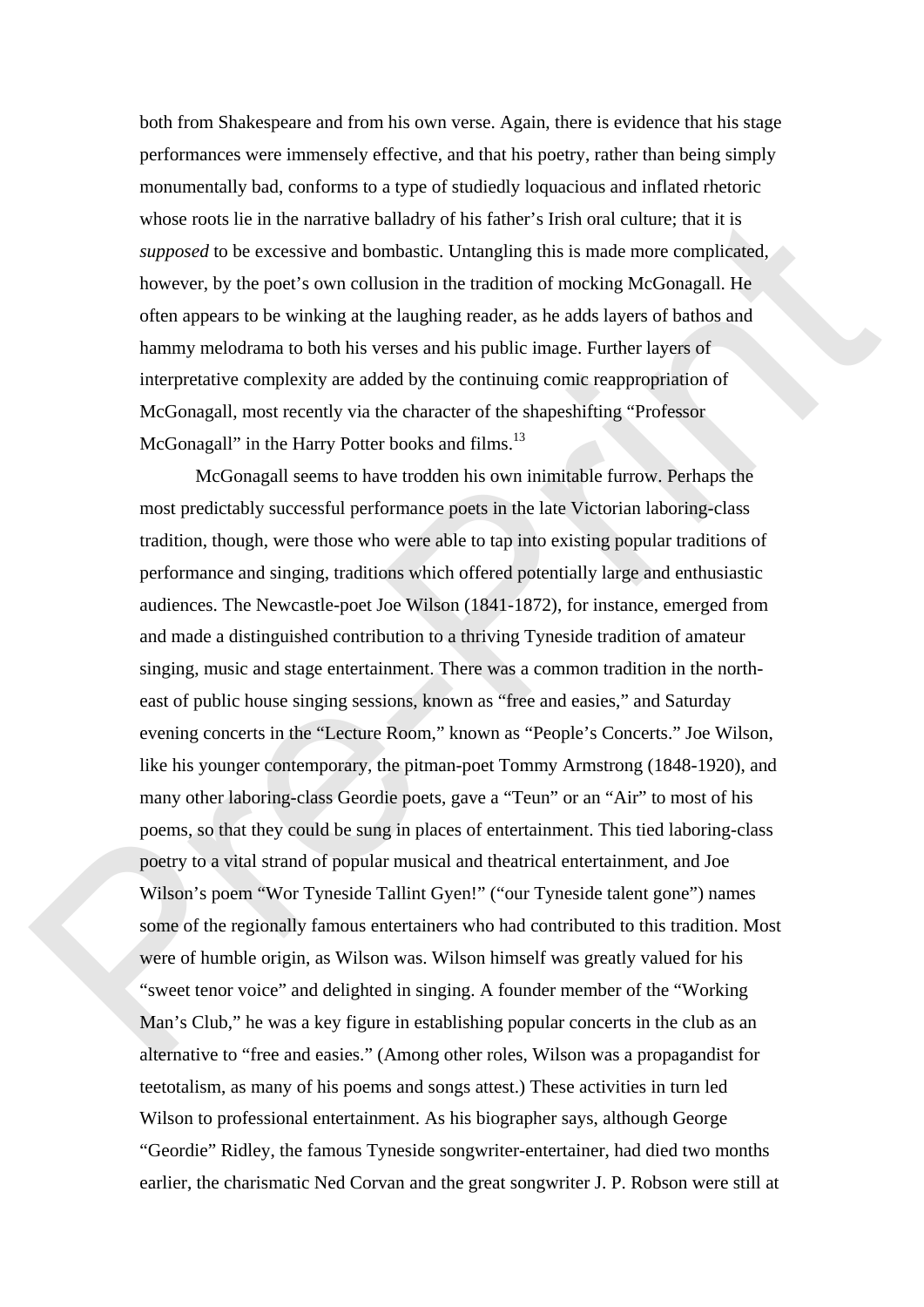the height of their powers when Wilson took to the stage. Having moved from an early sentimental style to a strong "local" kind of writing, he was able to match and even eclipse the burlesque, broadly humorous styles of Corvan and Robson with a new kind of material, subtler in its humour and more closely observed and naturalistic. In this respect his writing has some parallels with Manchester poets like Samuel Laycock (see below), who built his poems on familiar, identifiable details of speech and behavior with which his readers and audiences could empathize.

new kind of material, subtler in its bumour and note closely observed and<br>naturalize. In this respect is writing has some parallels with Matchesier posts like<br>Surmust Laycest is sected is writing its some parallel such Ma Wilson was able to create memorable and socially descriptive "characters" like the handsome but unreliable "Gallowgate Lad" (the subject of a sequence of poems, given from the point of view of his long-suffering girlfriend), or the hapless "Geordy" who, while his wife goes shopping, is left inexpertly holding the baby (and actually manages to drop it, at one point). He mixes soothing talk and sing-song with anxious wishes for the mother's return:

Then Geordy held the bairn, But sair agyen his will, The poor bit thing wes gud, But Geordy had ne skill, He haddint its muther's ways, He sat both stiff an' num,— Before five minutes wes past, He wished its muther wad cum!

His wife had scarcely gyen, The bairn begun te squall, Wi' hikin't up an' doon, He'd let the poor thing fall, It waddent haud its tung, Tho sum aud teun he'd hum,— "Jack an' Jill went up a hill,"

Aw wish yor muther wad cum!<sup>14</sup>

The spectacle of the traditionally macho Geordie male failing in the simplest parental task offers the reader (and, primarily, the audience) a humorous and (crucially)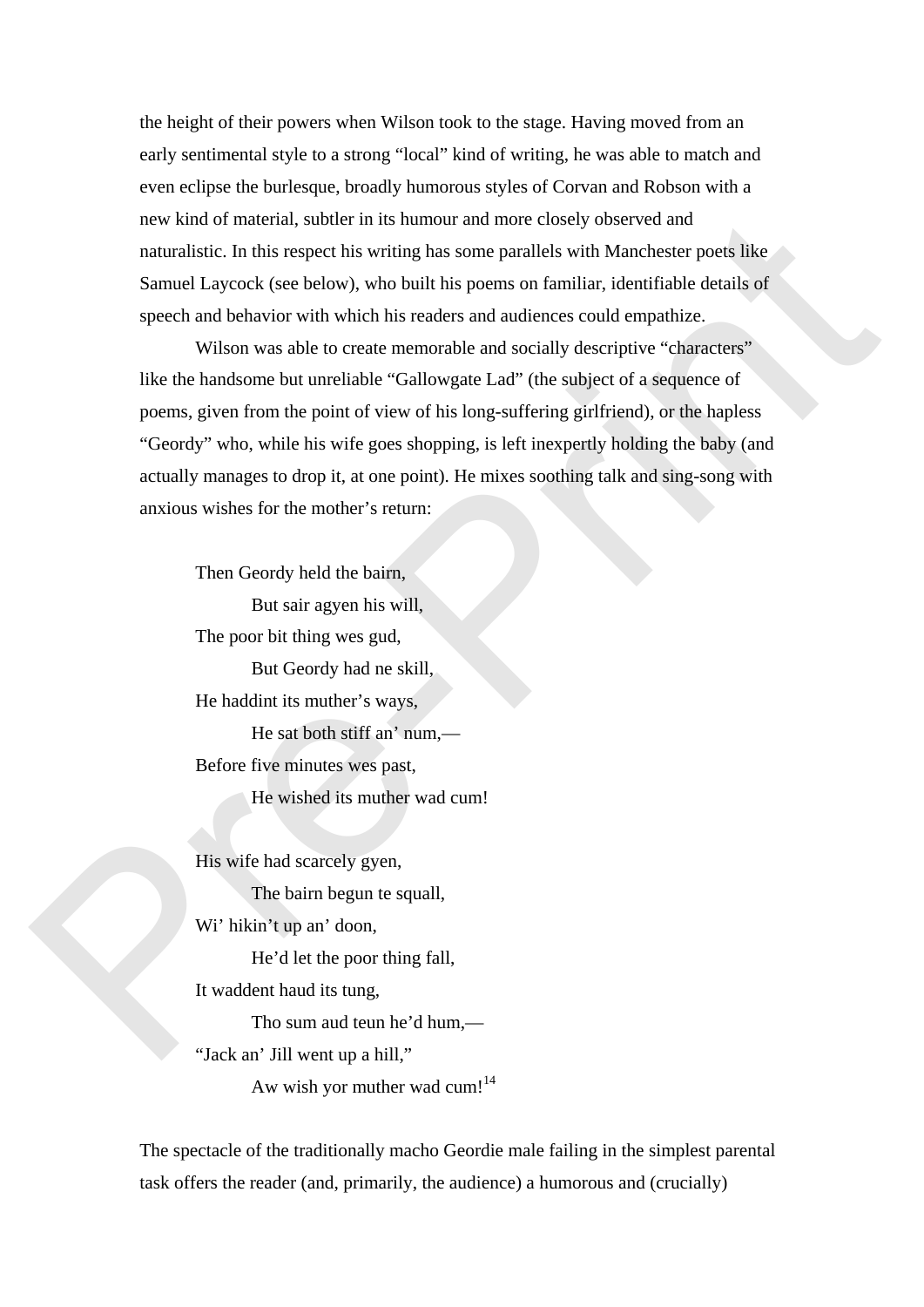the song to a recognizable, humorous reality. He is especially observant of details of<br>
obnestic life cal conversation, as well as describing social versens and encounders<br>
Despite the fact that his verses are primarily b recognizable take on gender relations, spelled out in the poem's full title: "Aw Wish Yor Muther Wad Cum; Or, Wor Geordy's Notions aboot Men Nursin Bairns." In at least one poem, "The Draper's Appeal," Wilson uses interpolated prose speech to tie the song to a recognizable, humorous reality. He is especially observant of details of domestic life and conversation, as well as describing social events and encounters. Despite the fact that his verses are primarily honed for performative entertainment (and the rhythm and sound of his lines show what a fine performer he must have been), Wilson is also sharply political in some of his poetry, eloquently speaking up for the dispossessed in a poem like "Charity," or for the "Nine Hours Movement" strikers in "The Strike!"<sup>15</sup>

It is notable that the strongly distinctive "Geordie" dialect he employs in a poem like "Aw Wish Your Muther Wad Cum" is something he elects to switch on or off in his poetry, depending on what it is attempting. Wilson's poem on the Hartley mining catastrophe, for example, is written in an austere "standard" English, perhaps to reflect the sombre formality of mourning:

By the watch-fire's glow, 'mid the falling snow,

 There reigns a death-like gloom, Whilst prayers are murmured for those below Immur'd in a living tomb.

With a tearless eye, and despairing sigh, Too sad, too griev'd to weep, The watcher's wild and heart-rending cry Is heard on the cold pit-heap. $16$ 

On Thursday 16 January 1862 the massive engine used to pump water out of the Hartley New Pit had collapsed into the mine shaft, the sole entrance to the mine, leaving over two hundred miners trapped inside with all fresh air blocked. Many worked heroically to try and free the miners, but when the pit was finally reached the following Wednesday, all had perished, probably from the effects of noxious gases. The men and boys were found lying in rows as if asleep; sons were found resting their heads on their fathers' shoulders, and one man was found with his arms around his brother's neck. Wilson's meticulous, spare poetical response to this tragedy usefully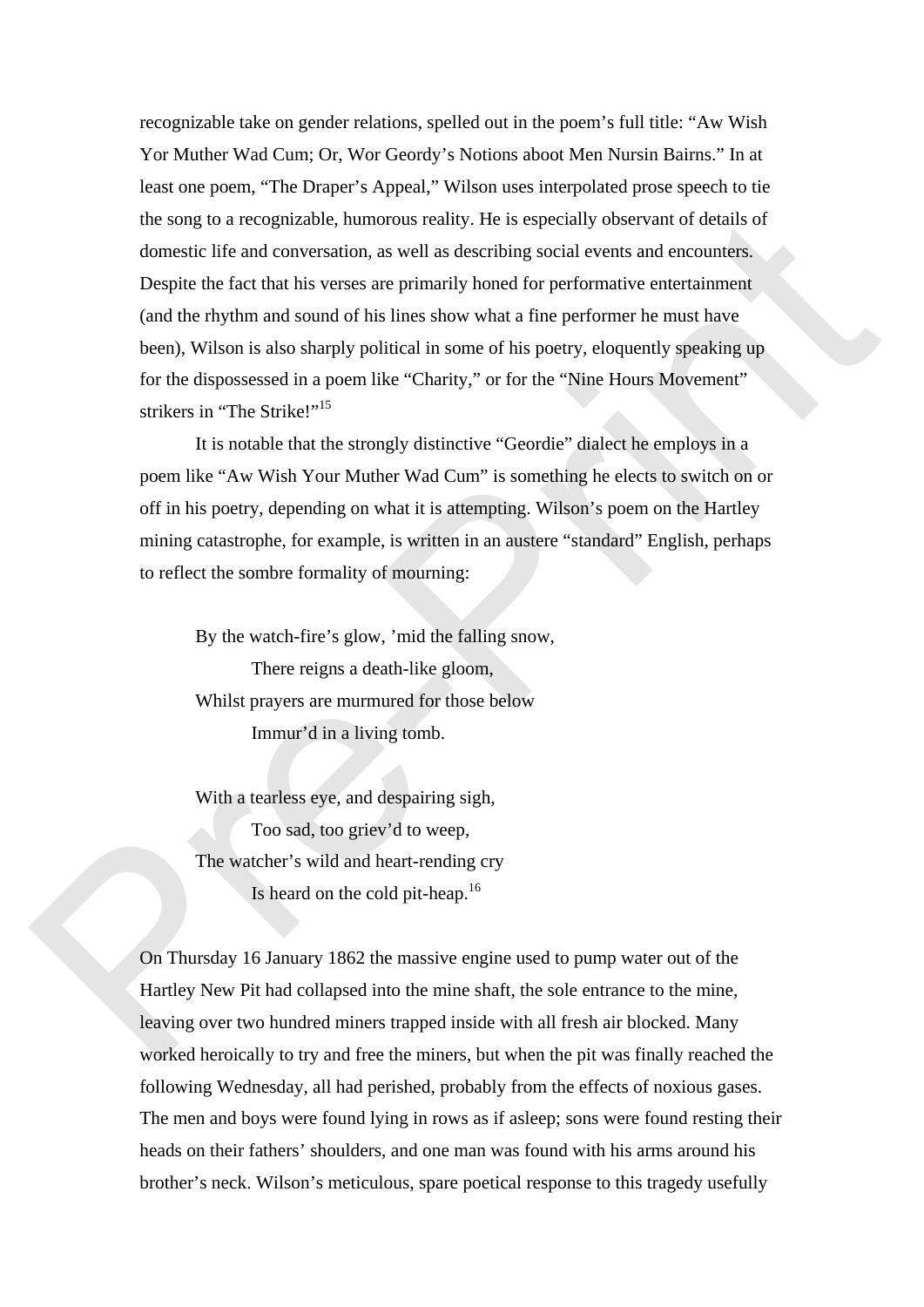reminds us, I think, that varied dialects and linguistic registers, like the emotionalism of melodramatic poetry, can be a literary choice rather than a default position.

I have represented it strongly in my ambology becauss it has been, 1 think, under-<br>represented and glettebized in the study of poetry, and also because it seems to have<br>offered particular freedoms to the laboring-class po There is a great deal of poetry in regional dialects of English in the period, and I have represented it strongly in my anthology because it has been, I think, underrepresented and ghettoized in the study of poetry, and also because it seems to have offered particular freedoms to the laboring-class poets, both in representing a community and set of cultural experiences and to raise wider issues. John Bedford Leno (1826-1894), shoemaker and Chartist poet, wrote in many different styles and genres including strongly Burns-influenced popular song which earned him the soubriquet of "the Burns of Labour." The late collection *Kimburton: A Story of Village Life* (1875-76), uses a variety of styles including pastoral, monologue, dialogue, comedy and sentiment, and moving between dialect and standard English. These poems both celebrate the rural Uxbridge of the poet's youth, and offer a radical critique of rural society, a political edge which keeps the pastoral elements from forming a purely idealizing view of the rural world. For example "A Horrible Crime" looks at issues of ownership and "poaching" from the perspective of a landowner's lackey, one "Jenkins who worked for Lord John." His monologue is a gossiping account of the catching of a notorious illegal fisherman. We hear the lackey's indignantly scandalized pleasure in seeing the man caught, but he also gives us the poacher's own feisty response on the ordering of things:

He sed as how rivers an' fishes

 Was made for the good of us all; An' as takin' a fish from a river

Warn't collerin' one from a stall. Then he sed as he meant to have justice,

 An' didn't care for measter a bit, Nor yet for the magistrates either

Who're called on the bench for to sit.

He said as a fish arn't a owner,

 No more nor a rook nor a crow, That some one much bigger an' better Fust taught them 'ere waters to flow.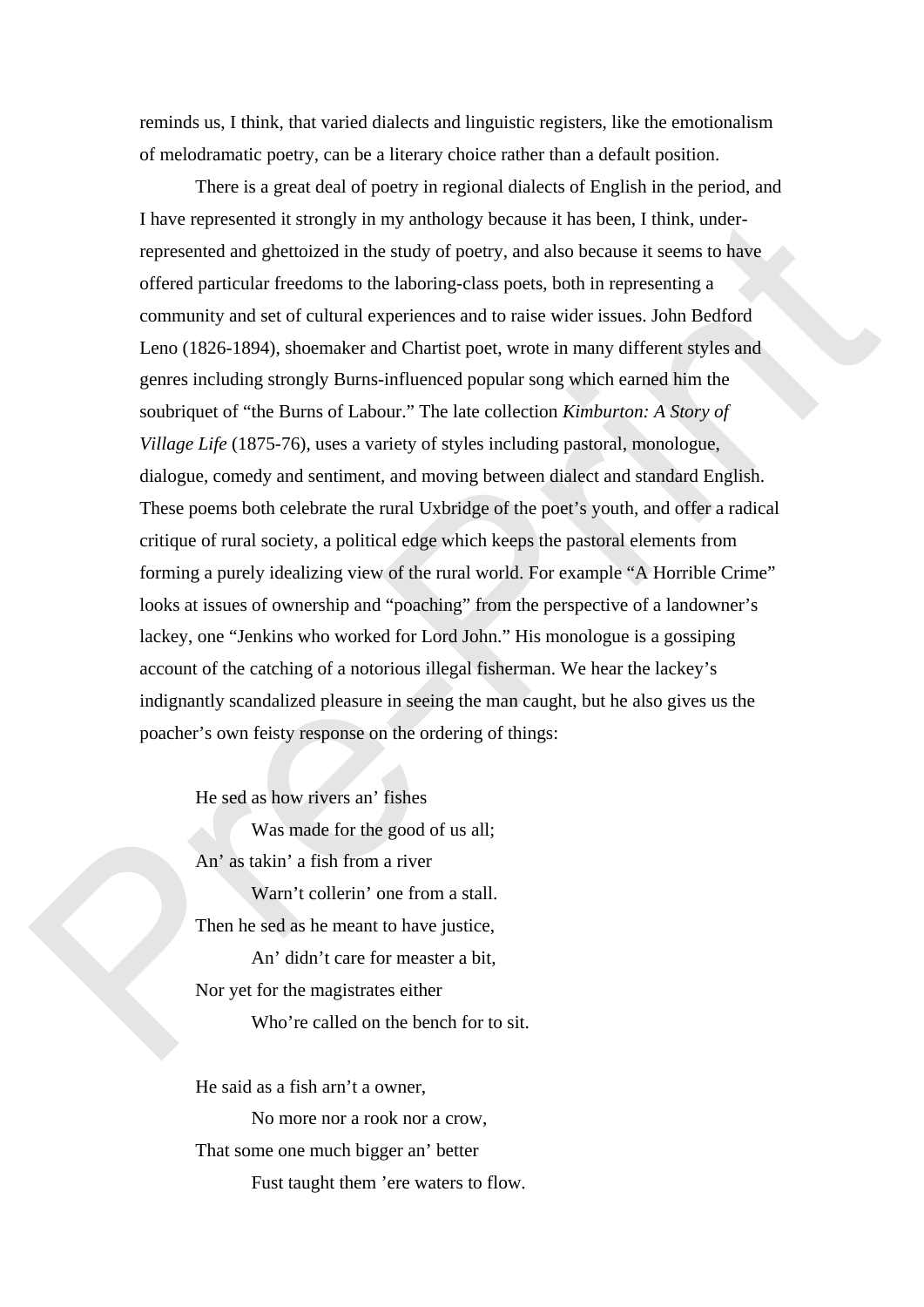Well, I dun no who's bigger nor measter, Nor one who be better than he; I have ten bob a week for my sarvice, An' so had my dad afore me.

Egad! things be comin' to summat

 When paupers think God thinks o' they; An' gemmen who've ruled here for ages Be challenged like measter to-day. He's the cheek of old Holliver Crumble Who smothered a king on his throne; That villain, too, went out a fishin' In waters that wasn't his own.<sup>17</sup>

An' so had my dad afore me.<br>
Figad! things be comin' to summart<br>
When panyers think God thinks o' they;<br>
An' genume who ve nuled thee for ages<br>
Be challenged like measure to-day.<br>
He's the cheek of old Holliver Crumble<br>
W Jenkins gets the last word here, but of course the poet is simply using the classic satirical technique of giving him enough rope to hang himself with. His amoral ignorance of any "bigger an' better" power than the "measter," and his comically malapropized account of Oliver Cromwell's name and career, make a purposely mischievous contrast with the clear defiance and eloquent moral argument of the captured poacher. Leno "toured" these poems, performing them to paying audiences, and one wonders how much their success depended on the comic and sentimental stereotypes of rural life (and rural talk) that he undoubtedly indulges in, and how strongly their political edge was appreciated. Certainly they offer evidence of the sort of crossover that can exist between political and "homely" styles in laboring-class poetry.

 Leno's dialect in these poems is an undistinctive southern English rural one, the ancestor of what is now sometimes disparagingly called "Mummerset," the generic rural twang often used indiscriminately by actors in anything that is to any degree old and/or rural. Joe Wilson's "Geordie" by contrast is very specific, and enables him to incorporate highly-charged language and speech in his songs and verses, for example in the following exchange between two quarrelling women, in Wilson's poem "The Row Upon the Stairs:"

Says Mistress Todd—"Ye greet sk'yet gob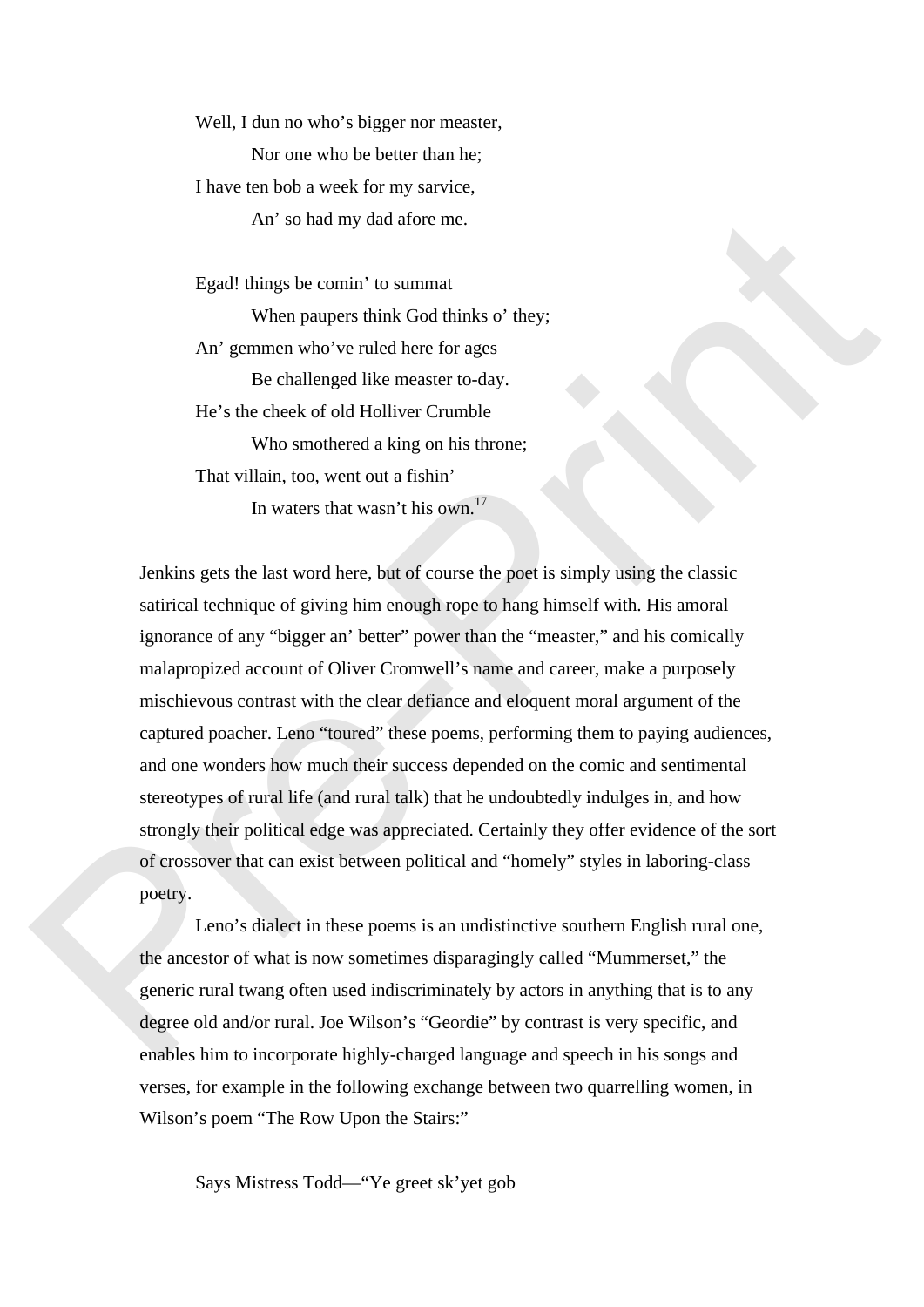Ye'd bettor had yor jaw, The varry shift upon yor back Belangs the wife belaw!" "Ye lazy wretch!"—shoots Mistress Bell, "Its true, thor is ne doot, Last neet ye fuddled wi' Bob the Snob, The time yor man wes oot!"<sup>18</sup>

The insults are fearsome: Mistress Todd here calls Mistress Bell "skate-gob," i.e. "fish-mouth," and says she has stolen the very clothes on her back from another woman's washing line. Mistress Bell reciprocates by calling Mistress Todd a lazy wretch, and accusing her of carousing with Bob the shoemaker ("Snob") when her husband was out. But the disharmony is primarily a vehicle for an attentive recording of speech patterns, and a celebration of a vibrant dialect and its community.

"Ye lazy wetch!" - shoots Misreess Bell,<br>
"Its two that eacht,<br>
"Its two the is doot,<br>
1-ast roce ty eriadical wi" leb the Smoh,<br>
The time yor man wes coef!"<br>
The insults are fearsome: Misreess Todd here calls Misreess Be The Lancashire poets of the period are similarly attentive to speech-patterns, dialect words and tones. Like Joe Wilson on Tyneside, some of these poets were tremendously successful in finding an audience or a readership by digging into the hoard of recognizable local subject-matter, character and language. Samuel Laycock (1826-1893) is a very good example, in that he emerged as a poet by writing about the great crisis that hit Lancashire's cotton industry, arising from the blockading of the southern ports in the American Civil War. The consequent "Cotton Famine" of the early 1860s drew worldwide attention to the plight of laid-off cotton workers, and Laycock became their bard. The twelve "Lyrics of the Cotton Famine" that made his name were published as broadsheets, sold a phenomenal 14,000 copies, and according to his early editor George Milner, "were learnt by heart and sung by lads and lasses in the streets of the town."19 Laycock, himself a laid-off cotton worker, had clearly found an effective way to communicate the community's crisis.<sup>20</sup> His style is "homely" and empathetic, written in what appears to be a faithful transcription of spoken dialect. The poems are largely based on the mutualist credo that we are all in this together, and if we help each other as best we can, we may manage to pull through. "Come, Dick, let's have howd o' thi hond," begins one poem, literally reaching out to take the hand of a fellow struggler, and going on to offer the loan of "owt" (anything) "i' mi heawse or mi purse."21 In "Welcome, Bonny Brid," a father prattles to his new-born baby, his cradle-talk a mixture of anxiety about the hard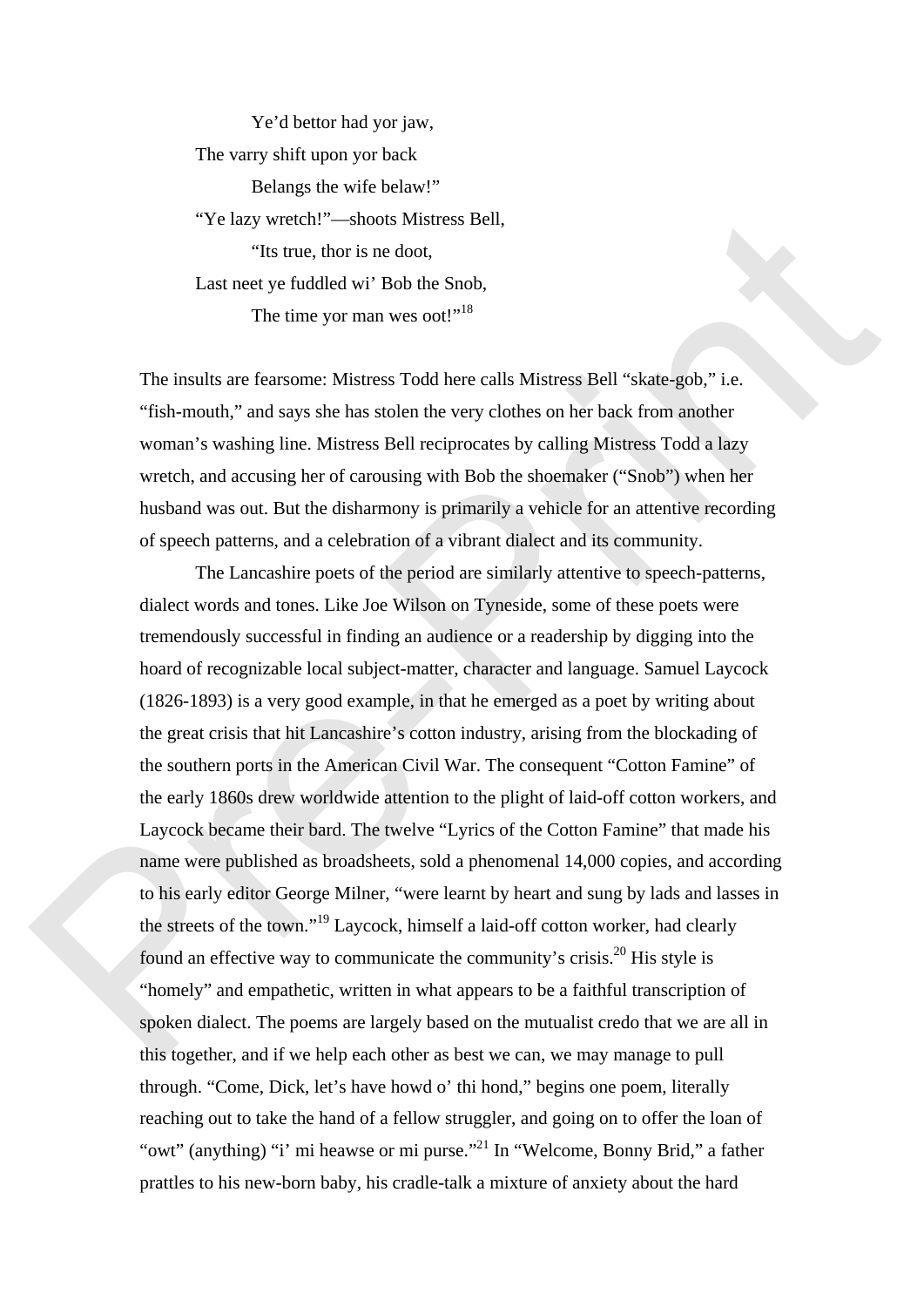times the child has unwittingly been born into, and paternal pleasure in the sense of hope that the new arrival represents.<sup>22</sup> This kind of writing might perhaps be dismissed as a kind of unchallenging poetry of reassurance; on the other hand it offers itself as a blueprint for community survival, and its moralizing can be both strongly political and rhetorically sophisticated, even Parnassian. The later dialect poem "Starved to Death," for example, opens with two verses that construct and then dramatically answer a rhetorical question:

itself as a blueprint for community survival, and its moralizing can be both strongly<br>
policical and metodically sophisticaled, even Paranssian. The later dialect poen<br>
"Strarved to Death," for example, opens with two ver Starved to death, did yo' say? dear-a-me! Why, bless us, wheerever i'th' world could it be? Wur he somewheer i' Greenland, wheer th' north winds blow? Or ramblin' o'er th' moors, an' lost i'th' snow? Or wur he away i' some lonely place Wheer th' sun seldom shoines on a human face; I' some far-away desert 'at's seldom trod, Wher th' soil appears fresh fro' th' hands o' God?

Nay, nay, he're noan starved on a foreign strand, But here, awhoam, i' this Christian land, Wheer th' seawnd o'th' church-goin' bell is heard, An' charity's preached in the name of eawr Lord. Wheer th' priest an' th' Levite on luxuries dine, An' nobles an' statesmen get fuddled wi' wine; It wur here, i' owd England, this "Queen of the Isles," This garden  $\sigma$ ' eawrs, on which Providence smiles.<sup>23</sup>

This begins in a reassuringly conversational style, apparently in the middle of an exchange of bad news, but confidently builds into a biting authorial condemnation of the "Condition of England." First comes the mock-innocent series of questions as to where the person died, the tone of assumption that it must be somewhere remote and truly bleak, and the reeling off names of possible bleak places on earth where one might expect a person to starve to death. Then comes the ironic response, again presented naturalistically and still using dialogue conventions: no, he didn't die in a remote and extreme environment, but—shockingly—here in England. This enables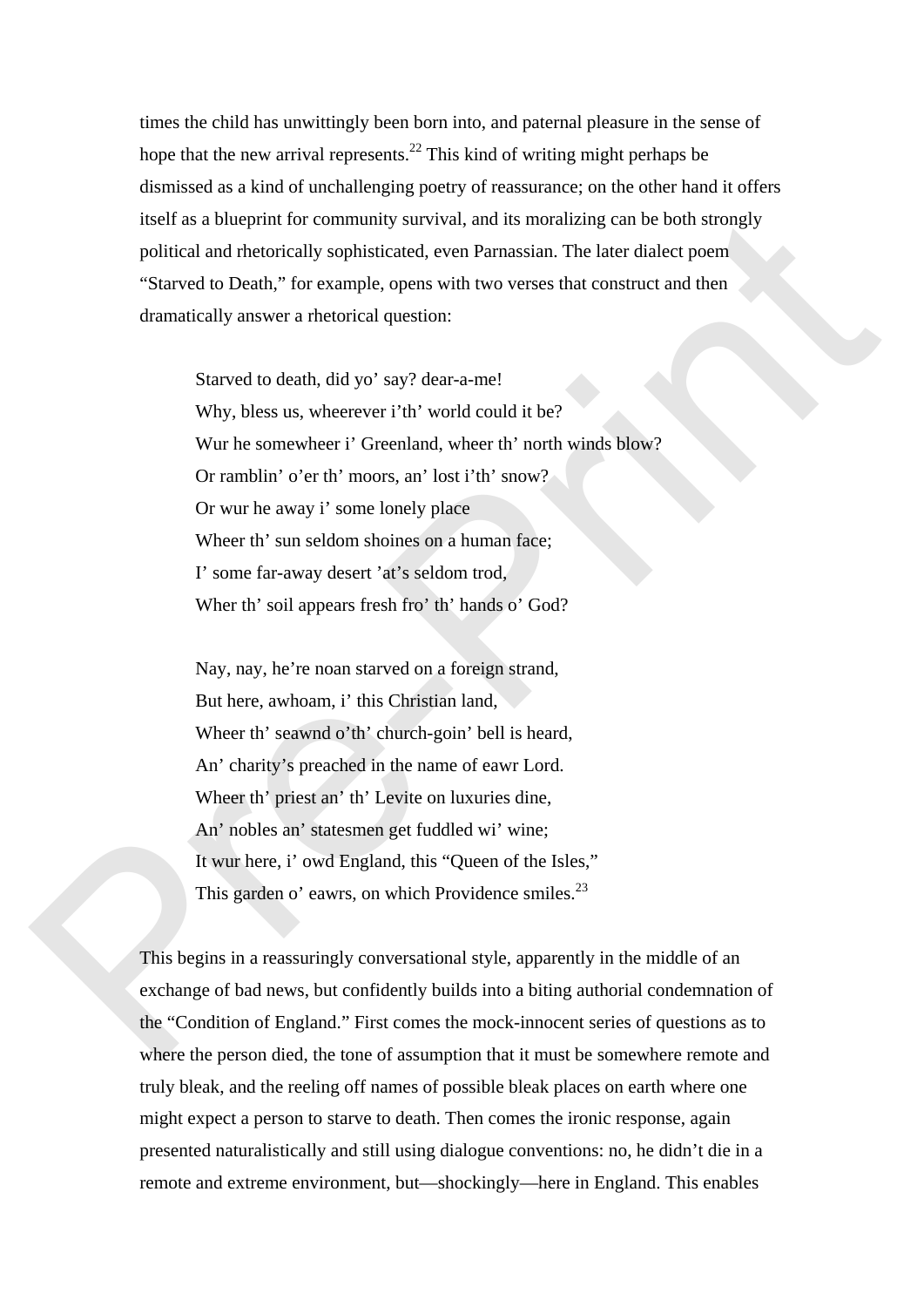Laycock, in the voice of the interlocutor, to make a withering assessment of his country's economic ordering, neatly weaving in scriptural references to priestly and political corruption, and even sarcastically echoing Shakespeare's famously stirring lines about England from *Richard II*.<sup>24</sup> He has thus prepared us well for the pay-off, the speech of moral and political indignation that follows:

It wur here 'at he deed, i' th' lond ov his birth; I'th' wealthiest city on God's fair earth, Starved to death within seet an' seawnd O'th' merchant princes 'at prosper areawnd! Ah, starved to death in a Christian land. Eh, dear! This is hard to understand, Yo'r brother an' mine lyin' stiff an' cowd, In a city o' splendour, a mart o' gowd.<sup>25</sup>

lines about England from *Richard II*.<sup>26</sup> He has thus prepared us well for the pay-off,<br>the speech of moral and political indigantion that follows:<br>The "wealthiest city on God's fair enth,<br>The "wealthiest city on God's f What is perhaps remarkable here is how confidently Laycock can make this political speech, easily importing Biblical and Shakespearean intertexts, juggling antithetical images (wealth and poverty, life and death) and ironic details of disinheritance and injustice (a "brother" deprived of any "Christian" care), all without ever disturbing the surface of his "homely" dialect poetry. Somehow this writing has managed to incorporate successfully all three of our strands: homely, political and Parnassian poetry. No doubt influenced by the verbal skills of such key nineteenth-century oral forms as political speechmaking and the sermon, as well as by reading poetry and listening to characteristic patterns of common speech, Laycock at his best is able to transform himself into a highly effective poetical community counsellor-*cum*spokesman.

 Of course not all laboring-class poets were as able to find such rewarding ways of developing styles and seeking outlets, and it would be appropriate to conclude this brief survey of styles and techniques by looking at some of those poets who operated less confidently, or took harder routes than those followed by Forrester, Laycock, Wilson *et al*. In some ways time has been relatively kind to the poets who worked in oral and song traditions, in that their songs are still valued and known in the local communities, at least by folksong enthusiasts. Joe Wilson's songs are still sung on Tyneside, as are Samuel Laycock's verses in Lancashire. Things have been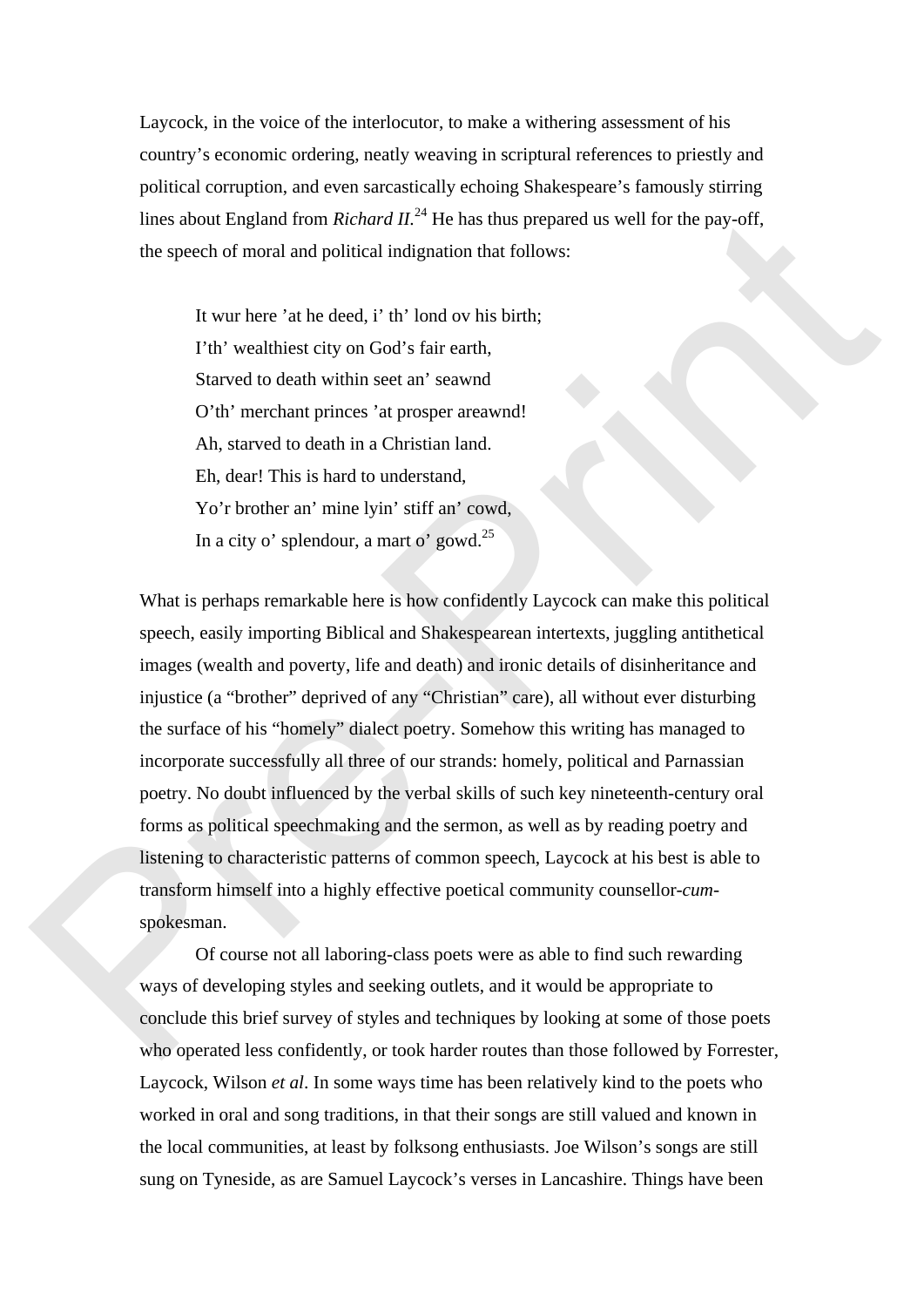strikebreaking constables; the family forced to survive sometines on nettle soup; the<br>
by sent down the pit to work sixteen bour shifts at the age of seven, an ochooling at<br>
at H. He was taught to read and witte by older much tougher on those poets who most strongly embraced Maidment's "Parnassian" tradition. Perhaps the best known of these is Joseph Skipsey (1832-1903), who emerged from almost unbelievably harsh conditions: his father shot dead by strikebreaking constables; the family forced to survive sometimes on nettle soup; the boy sent down the pit to work sixteen-hour shifts at the age of seven; no schooling at all. He was taught to read and write by older miners and lent a copy of *Paradise Lost* by an uncle when he was fifteen. He would become one of the most formidably ambitious of the laboring-class poets.<sup>26</sup> But whilst Skipsey has had some presence in anthologies and discussions of Victorian poetry, it has not been for the philosophically ambitious and difficult poetry he worked most seriously on, but for short domestic poems like "Mother Wept" and "Get Up:"

"Get up," the caller calls, "Get up!" And in the dead of night, To win the bairns their bite and sup, I rise a weary wight.

My flannel dudden donn'd, thrice o'er My birds are kissed, and then, I with a whistle shut the door, I may not ope again. $27$ 

A similar situation exists for the Scottish railway-poet Alexander Anderson (1845-1909), another formidably learned self-taught man. As with Skipsey's, his poetry was shaped by an ambitious literary classicism, and a striving to move, both physically and mentally, beyond the harshly demanding working environment of heavy physical labor—which both poets nevertheless write about perceptively. Anderson has suffered for his literariness, despite later success and acceptance in his lifetime. He indeed seems to have been well aware that high art was not what was expected of him. In a "Retrospective Ode," he describes a childhood of not quite fitting in, before interrupting himself to address the reader:

But I'm forgetting all this while

My readers—that's if I have any—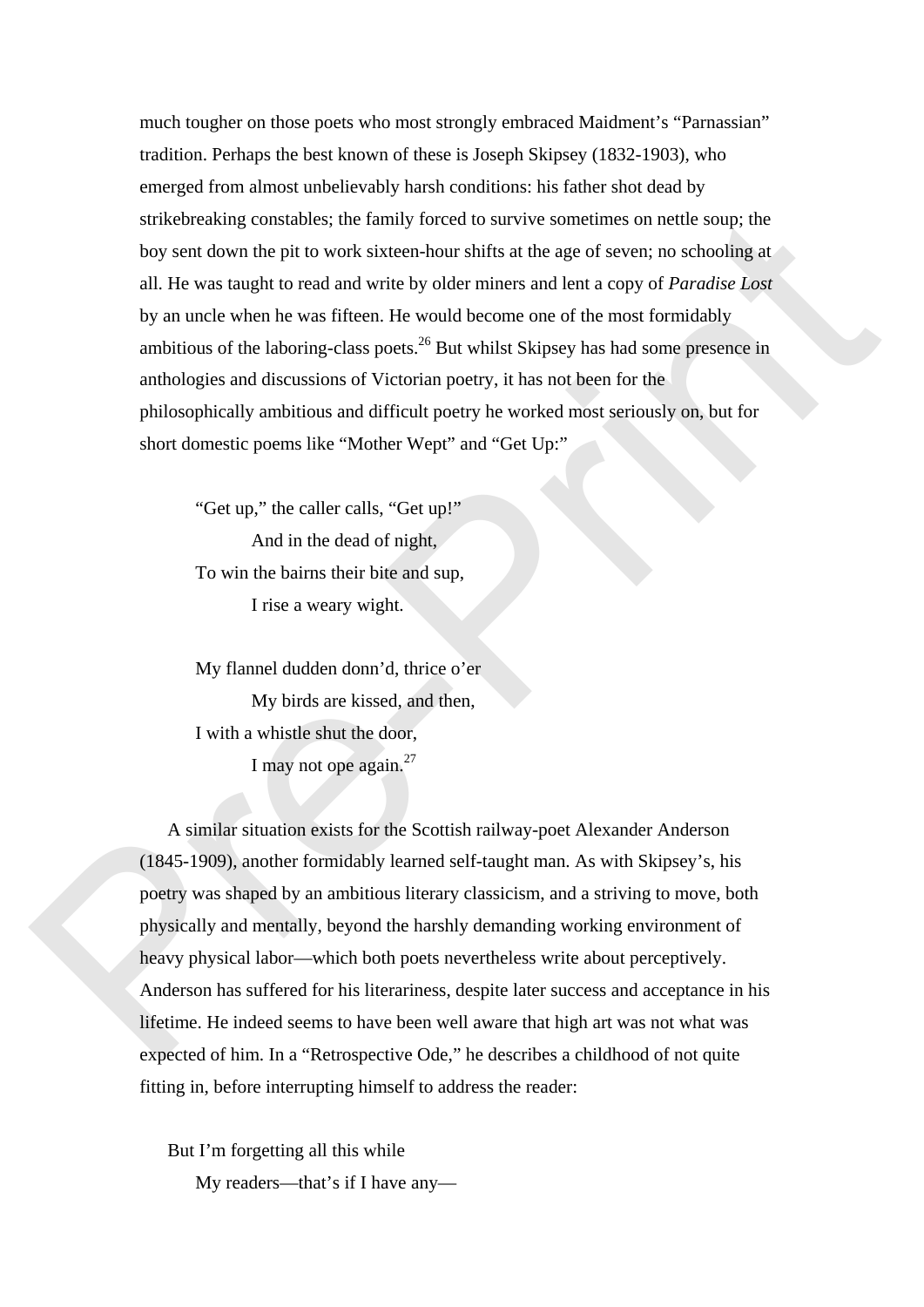Would rather wish to joke and smile,

Than sigh with me a rhyming zany.

I bow in deference to this taste

A short, stiff bow—a little awkward—

And turn to finish out in haste

This rhyme, begot by looking backward.

Turning back from this studiedly awkward acknowledgement of his cultural misfitting, he describes a youth spent reading Dante and Ariosto, before bidding farewell to childhood dreams which "pass'd / Before me, ever fresh and novel, / Then sank away, to leave at last— / *Diavolo*! the pick and shovel." The bathetic contrast between the rather effete Italian oath "*Diavolo*!" and the gritty rhyme-word "shovel" sums up his dilemma and that of other Parnassian laborer poets wittily and neatly.<sup>28</sup>

A short, stiff bow a little awkward<br>
And un obe finish out in haste of the stiff out in has the transformation of this collume that the most invisoring back from this subtledy awkward ecknowledgement of his collured<br>
misi But although his more "literary" poems are always interesting (he travelled to Italy and produced from this a substantial and serious sonnet sequence, "In Rome"), the world's general expectations of him were right in the sense that what he most excelled at was a poetry of industrial and domestic life.<sup>29</sup> His biographer quotes the summary of Anderson's achievement offered in the first volume of D. H. Edwards's *Modern Scottish Poets* (1880):

He sends on his passions rushing with the trains, and retains in his own bosom and home the peace which passeth all understanding. His aims are high and wide, and his thoughts have an elevating effect of the mind; while he shows a culture of intellect, a nobility of mind and heart and a command of language and imagery which would have been astonishing even if the highest training had been received in college halls or classes.30

Despite the critic's rather patronizing astonishment at the spectacle of a self-taught poet writing ambitiously, this hits several true notes: in the "passions rushing with the trains," the "high and wide" aims, and the "culture of intellect." There is a tremendous sense of scale and purpose in his work, and there are a number of poems that reflect Anderson's engagement with Renaissance and later literary texts. In Anderson, perhaps more than any other poet of the period, the railway, the amazing new transport system of the nineteenth century, finds its heroic chronicler. Like his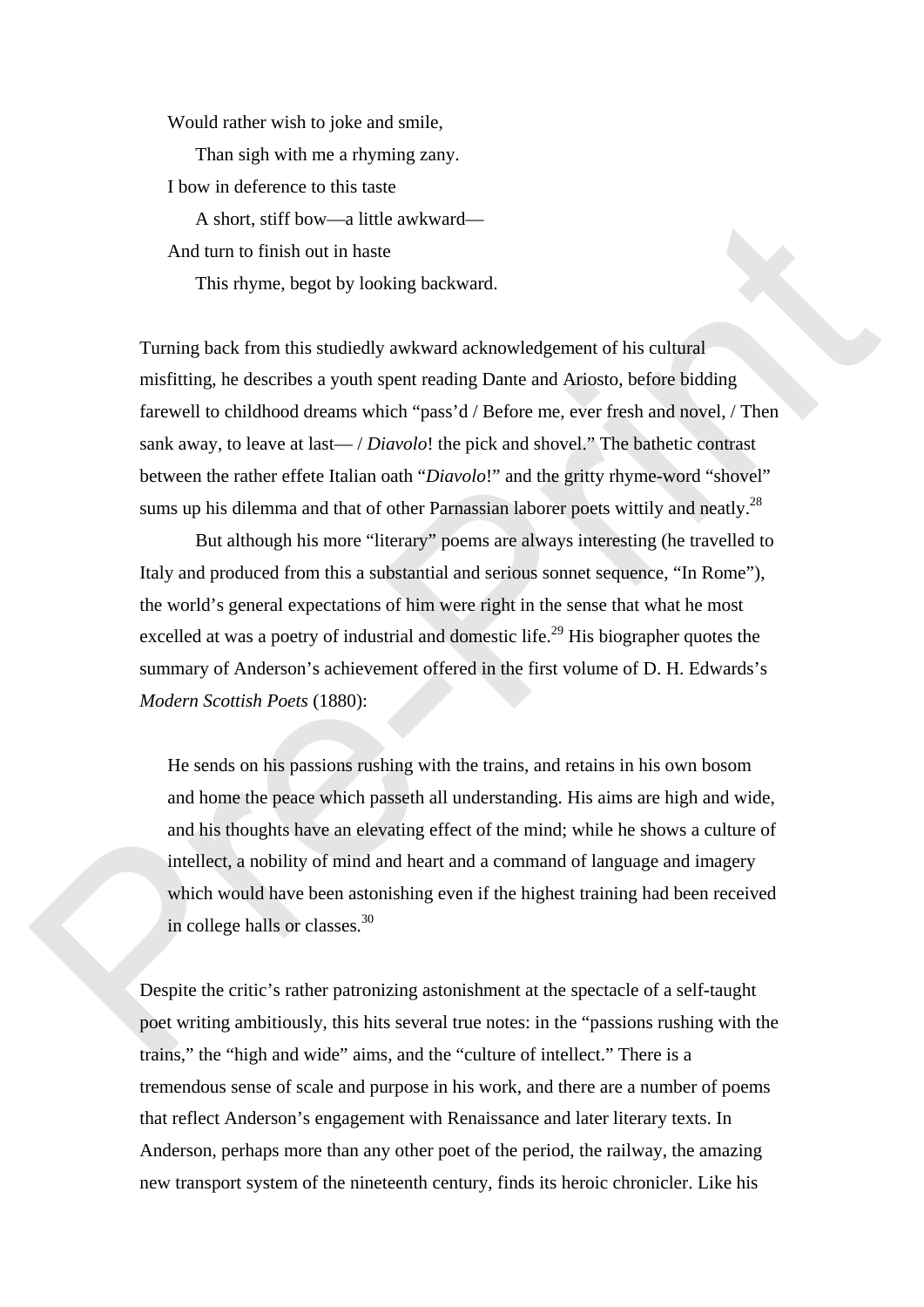fellow laboring-class poets William McGonagall (discussed above) and the Scillonian shipwreck-poet Robert Maybee  $(1810-1891)$ ,<sup>31</sup> Anderson finely chronicles the appalling and sudden disasters the new transport systems could deliver; but he also thrills at the romance of the railway, and is well aware of its poetic potential as both a metaphor and a site of reverie, a place where the poet can dream of metaphysics, political progress and social change. Anderson explicitly wished to ennoble the railwayman and his "iron horse," as he makes clear in the "Prefatory Note" to *Songs of the Rail*. 32

 He was also able to "ennoble" family life, as his once-celebrated dialect poem "Cuddle Doon" demonstrates (supporting D. H. Edwards's comment on Anderson's domestic "peace"). This affectionate account of a mother putting her restive children to bed makes an instructive contrast with both of Anderson's principal poetic concerns: the tough, masculine world of the railway "surfaceman," and the learned intertextuality of the voracious autodidact.<sup>33</sup> As with Laycock (and indeed Wilson), at the end of the day we are left with the image of the aspiring male poet using all that hard-won autodidactic learning and poetical craft to describe something as simple and unpretentious as cuddling a child.

thills at the nonnae of the railway, and is well aware of its poetic potential as both a<br>metaphor and a site of revierie, a place where the poet can dreaml or fure<br>alphysics, political progress and social change. Anderson The clear difficulties Anderson and Skipsey have in successfully communicating their Parnassian aspirations may be compared and contrasted with the experience of laboring-class women poets of the period, such as Ellen Johnston (*c*. 1835-1873). Johnston expends the sort of effort Skipsey puts into his underappreciated philosophical poetry on questions of her personal and literary identity. Again, she was clearly tremendously ambitious, setting out her stall with a bold and brazen panegyric to a powerful industrialist ("An Address to Napier's Dockyard"—Robert Napier (1791-1876) was known as the "father of Clyde shipbuilding"), and boasting on her title page the patronage of both the Queen and the Prime Minister—a level of patronly achievement unmatched since the days of Stephen Duck, 150 years earlier. On her title page she is billed as "The Factory Girl"—the capital letters and definite article suggesting that she is both claiming unique title to the soubriquet and using her occupation as a badge of poetic integrity. This was a common tactic: Alexander Anderson, for example, used the railway soubriquet of "Surfaceman" throughout his career. Shadowing the seemingly supreme confidence of all this, however, are a number of poems such as "The Factory Girl's Farewell" and "Lines to Mr James Dorward" which seem darkly to interrogate her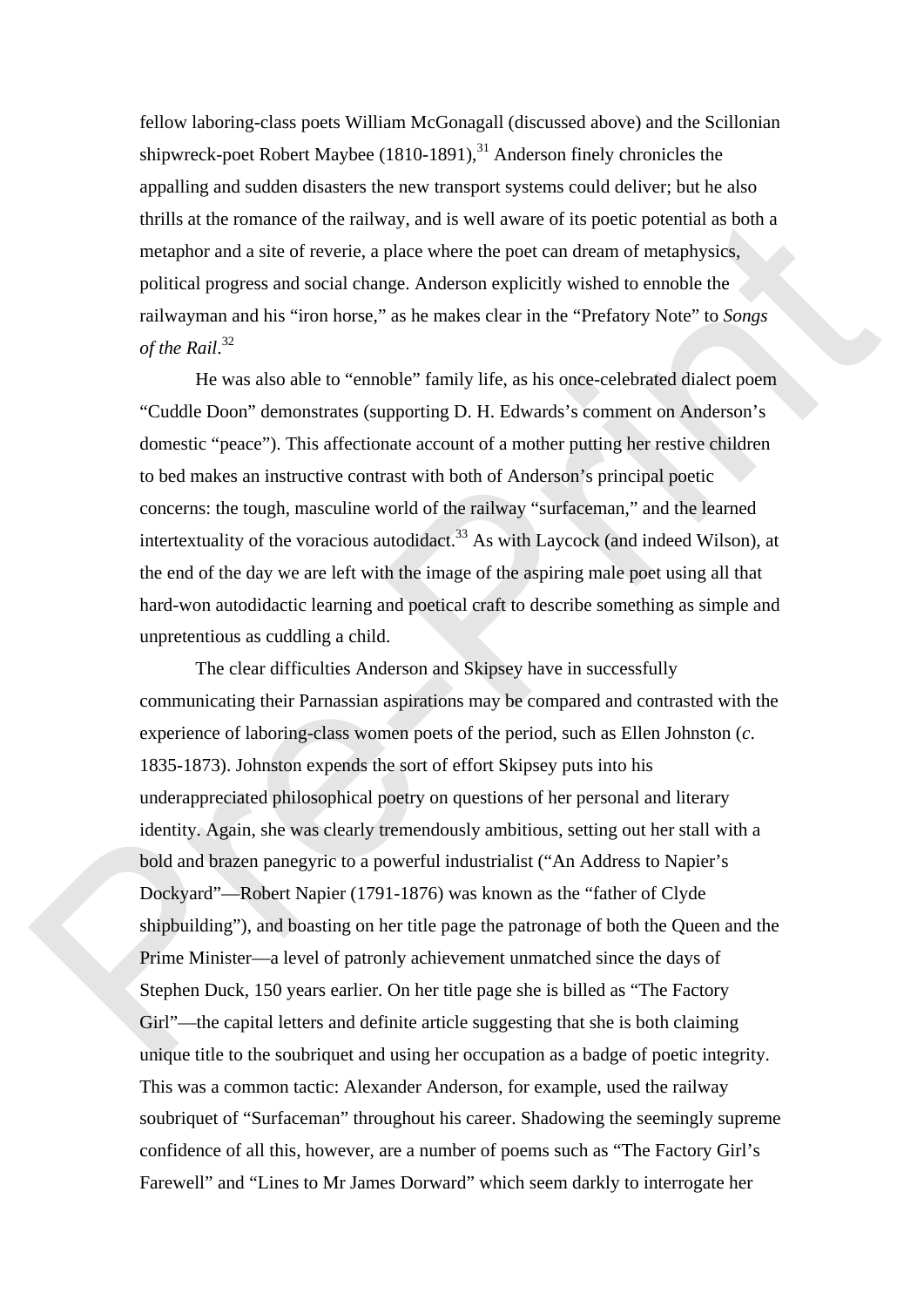own role, especially within the factory community.<sup>34</sup> The poem "An Address to Nature on Its Cruelty" begins:

O Nature, thou to me was cruel,<br>
That make one up so small a given;<br>
1 am wo small 1 cannot shine<br>
Amids the green that read my rhyme.<br>
When men of genuits press me by.<br>
1 am so small they can't descry<br>
One little mark or O Nature, thou to me was cruel, That made me up so small a jewel; I am so small I cannot shine Amidst the great that read my rhyme. When men of genius pass me by, I am so small they can't descry One little mark or single trace Of Burns' science in my face. Those publications that I sold, Some typed in blue and some on gold, Learned critics who have seen them Says origin dwells within them; But when myself perchance they see, They laugh and say, "O it is she? Well, I think the little boaster Is nothing but a fair imposter; She looks so poor-like and so small, She's next unto a nought-at-all; Such wit and words quite out-furl The learning of 'A Factory Girl'."<sup>35</sup>

If this seems unusually self-lacerating, the emphasis on being "small" should alert us to the fact that what is going on here is actually a very familiar literary strategy, one often employed by poets of humble origin. Mary Leapor in the eighteenth century had frequently and wittily berated herself for her supposed lack of physical and literary height, for example, while Ellen Johnston's Scottish contemporary the dressmakerpoet Jessie Russell (1850-1923), openly confesses to "littleness" in her poem "Preface":

I know not aught of learnèd themes, Nor of the world of wealth and power;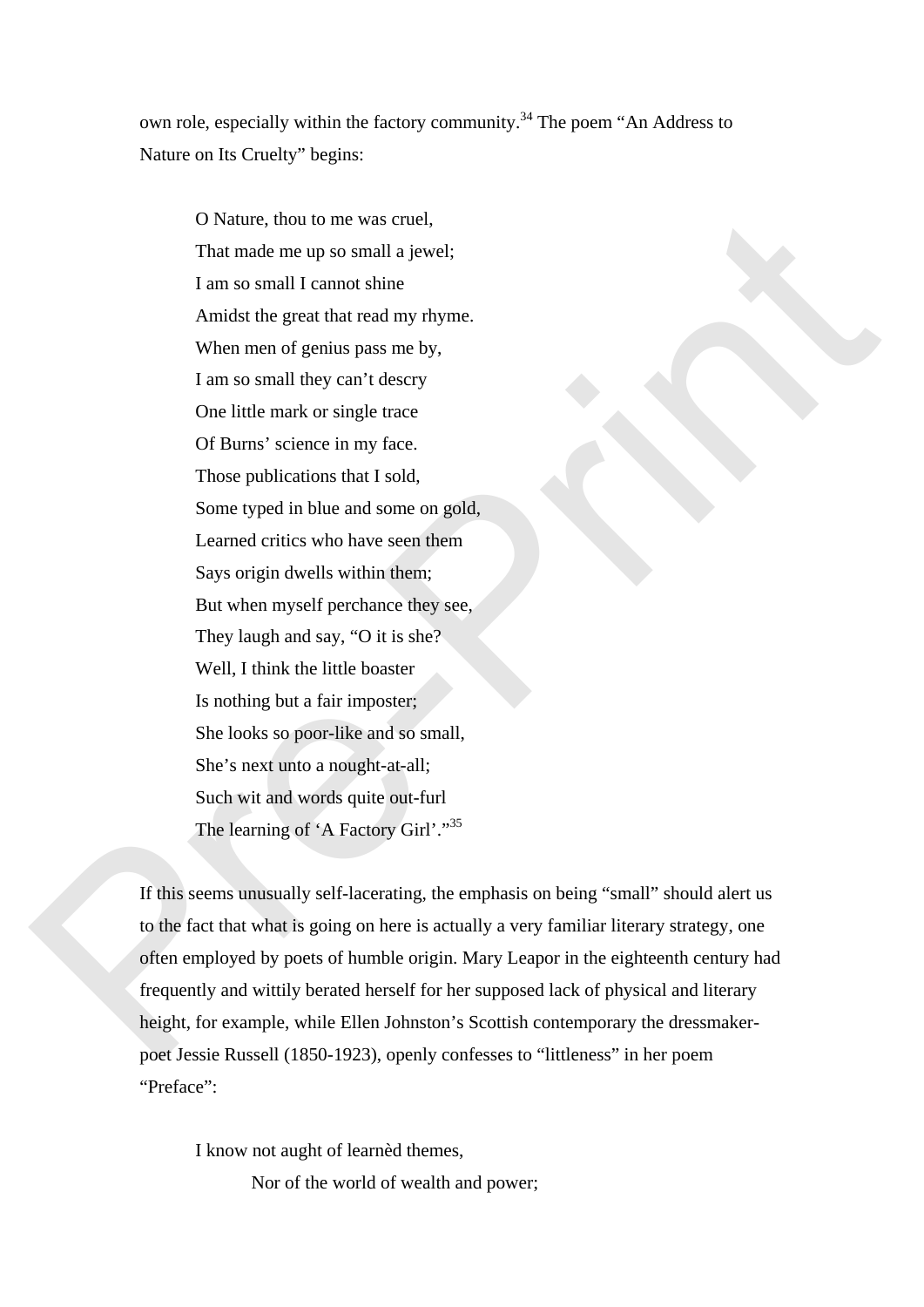## My little world at home redeems

The voidness of a leisure hour.<sup>36</sup>

Happily she then fills the rest of her book with poems on such "learnèd themes" as Scottish history, geography and mythology, and on such aspects of "the world of wealth and power" as municipal corruption, labor strikes and the emergence of feminism.37 Laboring-class poets (of both genders) were adept at cannily getting the criticism in themselves, before their official critics could do so, while ventilating what were often genuine anxieties and self-doubts.

Happily she then fills the rest of her book with poems on such "learned themes" as<br>
Sectial history, geography and mythology, and on such aspects of "the wold of<br>
weath nad prover" as municipal corruption, then emiss and I think it would be superficial to suggest that the generic boldness and flexibility the laboring-class poets often display in this period indicate any decrease in the pressures they experienced in becoming poets, which were intense and various. What I have tried to show here is that despite these pressures they often succeeded in writing effectively and ambitiously, and that their inventiveness invites a richer critical response than their work has often received. If we are truly to "recover" hidden traditions such as laboring-class poetry, a fuller understanding of literary and social context and an imaginative boldness on our part—to match that of the poets will certainly be needed.

## **NOTES**

- 1. Brian Maidment, ed., *The Poorhouse Fugitives: Self-Taught Poets and Poetry in Victorian Britain* (Manchester: Carcanet, 1987).
- 2. John Goodridge, ed., and Bridget Keegan, associate ed., *Nineteenth-Century English Labouring-Class Poets, 1860-1900*, vol. 3 of *Nineteenth-Century English Labouring-Class Poets 1800-1900*, 3 vols., gen. ed. John Goodridge (London: Pickering & Chatto, 2006). I am grateful to Professor Keegan for her work on many materials in the present essay, including research on the Hartley disaster (see note 16).
- 3. <http://human.ntu.ac.uk/research/labouringclasswriters/elsie1.htm>, visited 1 June 2006.
- 4. For more on Ben Brierley, see Ben Huk, *Ben Brierley 1825-1896* (Manchester: Neil Richardson, 1995); "Benjamin Brierley," *Oxford Dictonary of National Biography*, online edition (Oxford: Oxford University Press, 2004).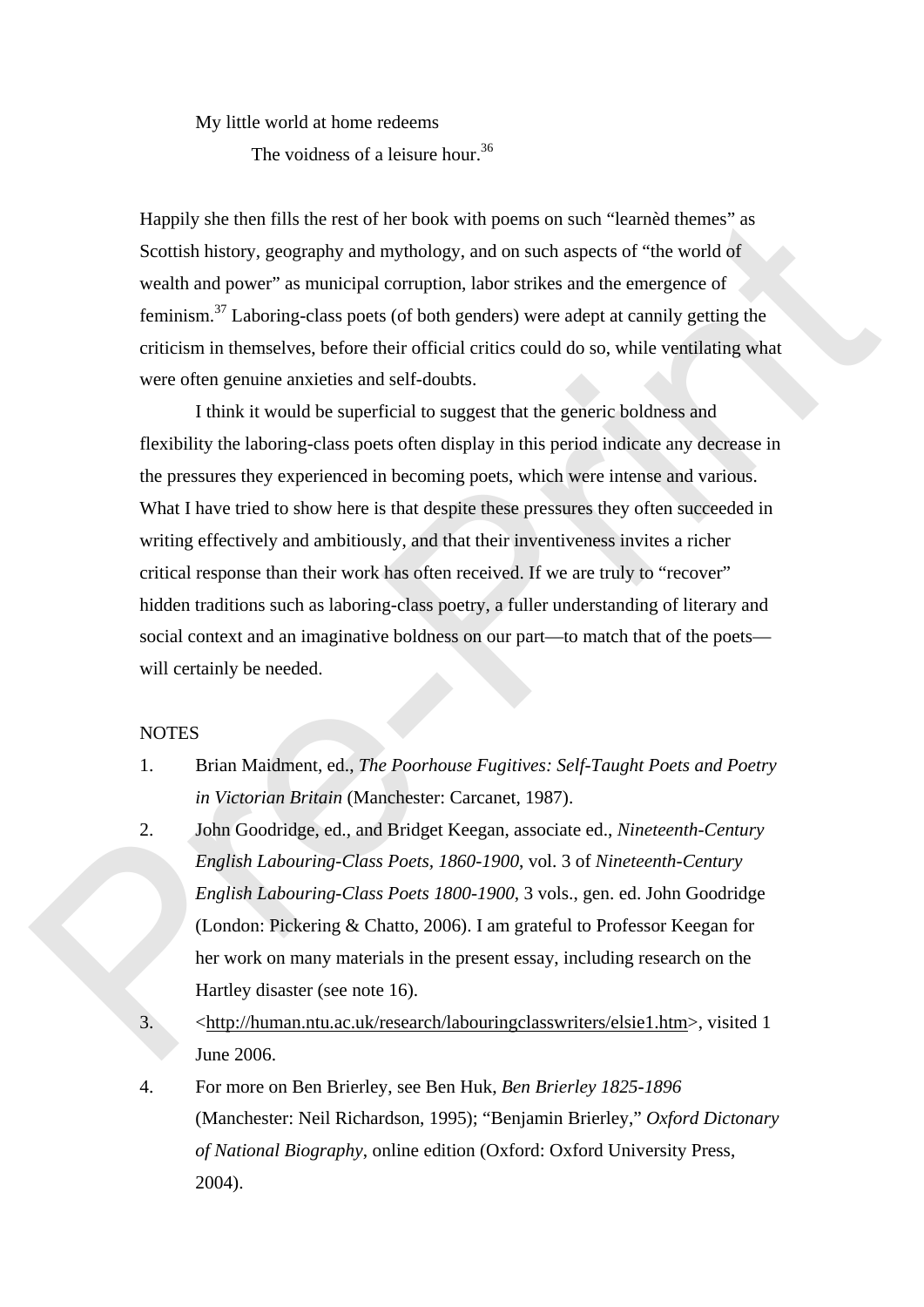- 5. Fanny Forrester, "Toiling in the City," ll. 5-8, *Ben Brierley's Journal*, April 1870, 58-59.
- 6. Fanny Forrester, "In the Workhouse—A Deserter's Story," ll. 113-16, *Ben Brierley's Journal*, November 1872, 121-22.
- 7. Florence Boos, "The 'Homely Muse' in her Diurnal Setting: The Periodical Poems of 'Marie,' Janet Hamilton, and Fanny Forrester," *Victorian Poetry* 39: 2 (2001): 255-86. On Forrester see also Susan Zlotnick, "Lowly Bards and Incomplete Lyres: Fanny Forrester and the Construction of a Working-Class Woman's Poetic Identity," *Victorian Poetry* 36:1 (1998): 17-35.
- 8. [Ben Brierley], "Fanny Forester," *Ben Brierley's Journal*, 23 January 1875, 37.
- 9. John Gregory, "Horrible Frost," ll. 27-36; *Idyls of Labour* (London: Simpkin, Marshall & Co.; Bristol: W. Mack and J. Hayward, undated [1871]), 90-91.
- 10. "The Bristol Cobble [sic] Poet: An Appreciation of John Gregory," *Bristol Times and Mirror*, 7 December 1912, 17.
- 11. Sally Mullen, "The Bristol Socialist Society (1885-1914)," in *Bristol's Other History* (Bristol: Bristol Broadsides, 1983), 36-67; this passage, 42.
- 12. David Worrall, *Theatric Revolution: Drama, Censorship, and Romantic Period Subcultures 1773-1832* (Oxford: Oxford University Press, 2006).
- *Briterley's Jounnal,* November 1872, 121-22.<br>
7. Florence Boos. "The 'Houteley Mase' in her Diural Setting: The Periodical<br>
Preme Brows. "The 'Houteley Mase' in her Diural Setting: "Victorian Poetry 39:<br>
2 (2001): 255-86 13. Useful discussions of the MacGonagall phenomenon include Hamish Henderson, "McGonagall the What" in his *Alias MacAlias: Writing on Songs, Folk and Literature* (Edinburgh: Polygon, 1992), 274-94; Valentine Cunningham, ed., *The Victorians: An Anthology of Poetry and Poetics* (Oxford: Blackwell, 2000), 585-88; William Donaldson, "William McGonagall," *Oxford Dictionary of National Biography* (Oxford: Oxford University Press, 2004), online edition.
	- 14. Joe Wilson, "Aw Wish Yer Muther Wad Cum!," ll. 9-24, in *Tyneside Songs and Drolleries. Readings and Temperance Songs, Collected Edition*  (Newcastle: Thomas and George Allan, [1891]), 2-4.
	- 15. "Life of Joe Wilson" by "A," *Tyneside Songs and Drolleries*, xviii-xlii; the poems named are also included in this edition. For more on Joe Wilson and his tradition see Thomas Allan, *Allan's Illustrated Edition of Tyneside Songs and Readings, with Lives, Portraits, and Autographs of the Writers, revised edition* (Newcastle upon Tyne: Thomas & George Allan, 1891), 473-82 and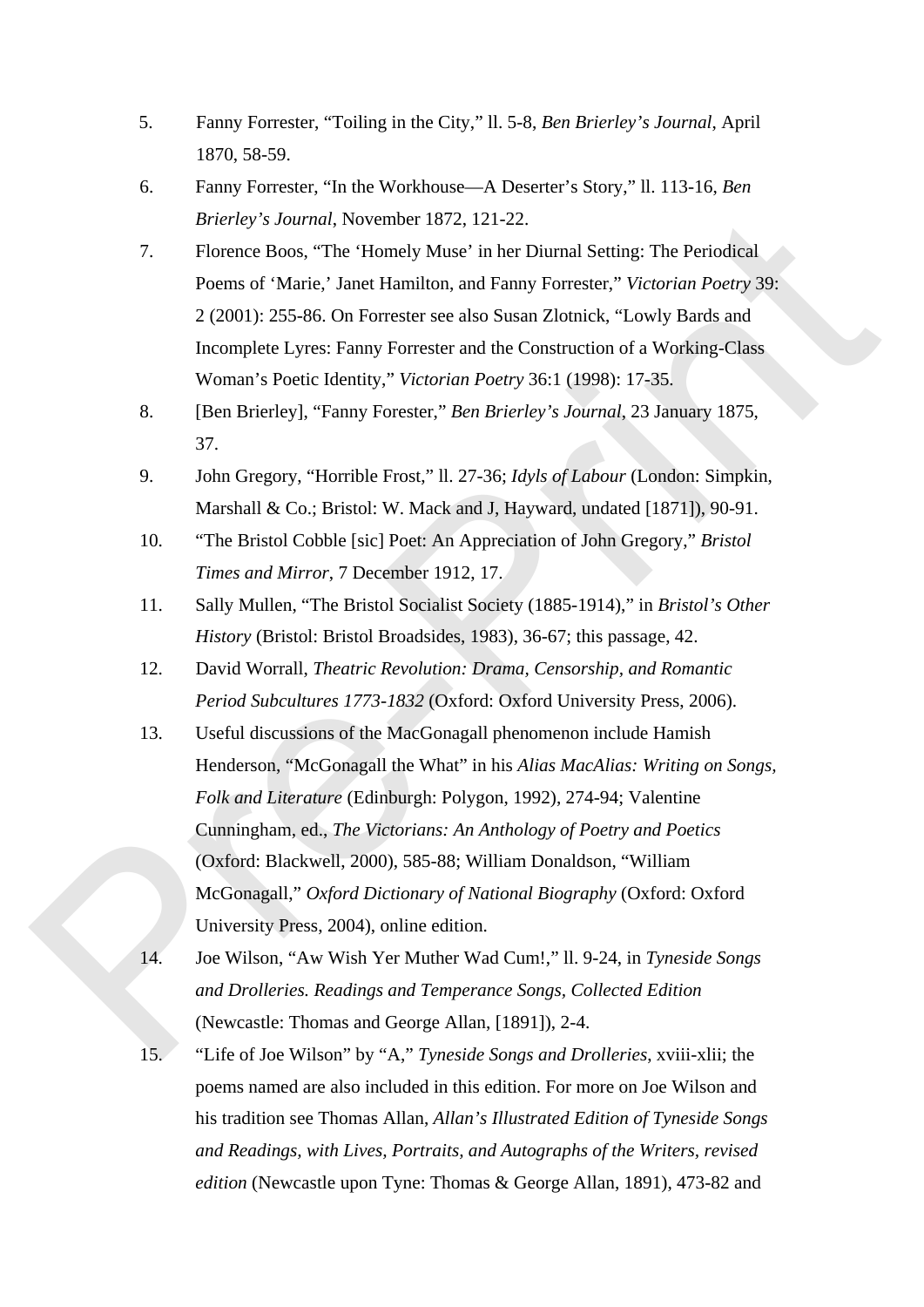passim; Martha Vicinus, *The Industrial Muse: A Study of Nineteenth-Century British Working-Class Literature* (London: Croom Helm, 1974), 151-58.

16. Joe Wilson, "In Memory of the Hartley Catastrophe, January 16th, 1862. By which 204 Men and Boys were buried alive in New Hartley Pit," ll. 1-8, in *Tyneside Songs and Drolleries*, 32. An instructive comparison can be made with Joseph Skipsey's "The Hartley Calamity." Skipsey is similarly restrained and also uses (less unusually for him) "standard" English. His poem is written in ballad metre, as a heroic story rather than as an elegy. It begins:

The Hartley men are noble, and

Ye'll hear a tale of woe;

I'll tell the doom of the Hartley men—

The year of sixty-two.

*Poems by Joseph Skipsey* (Blyth: William Alder, 1871), 107-12.

- 17. John Bedford Leno, "A Horrible Crime," ll. 25-48, in *Kimburton: A Story of Village Life. Second and Enlarged Edition* (London: Reeves and Turner, 1889), 17-18.
- 18. Joe Wilson, "The Row Upon the Stairs," ll. 44-51, in *Tyneside Songs and Drolleries*, 33-34.
- 19. *The Collected Writings of Samuel Laycock*, second edition, with an Introduction by George Milner, M.A. (Oldham, London and Manchester: W. E. Clegg; Simpkin, Marshall, Hamilton, Kent & Co.; John Heywood Ltd; Abel Heywood & Son, 1908), x.
- which 204 Mon and Boys were buried alive in New Hardey Pri," 11. 1-8, in<br> *Tyrevising and Drubleries*, 32. An instructive comparison can be nade<br>
with Jnseph Skipsey's "Fre Hartley Calamity." Skipsey is similarly restrain 20. Laycock was born at Marsden, near Huddersfield, Yorkshire, where he worked in the mill from the age of nine. At the age of eleven he moved with his family to Stalybridge near Manchester, where he worked as a powerloom worker until he was laid off. Thereafter he spent most of his life on the Lancashire side of the Pennines, so I think it reasonable to claim him as a Lancashire poet.
	- 21. "Ther's No Good i' Ceaw'rin' i'th' Dust," ll. 1-5; *Collected Writings of Samuel Laycock*, 4-6*.*
	- 22. "Welcome, Bonny Brid," *Collected Writings of Samuel Laycock*, 3.
	- 23. "Starved to Death," ll. 1-16; *Collected Writings of Samuel Laycock*, 126-28; this passage, 126). The words "priest" and "Levite" are biblical terms for the Jewish priesthood, here referring to an excessively worldly clergy.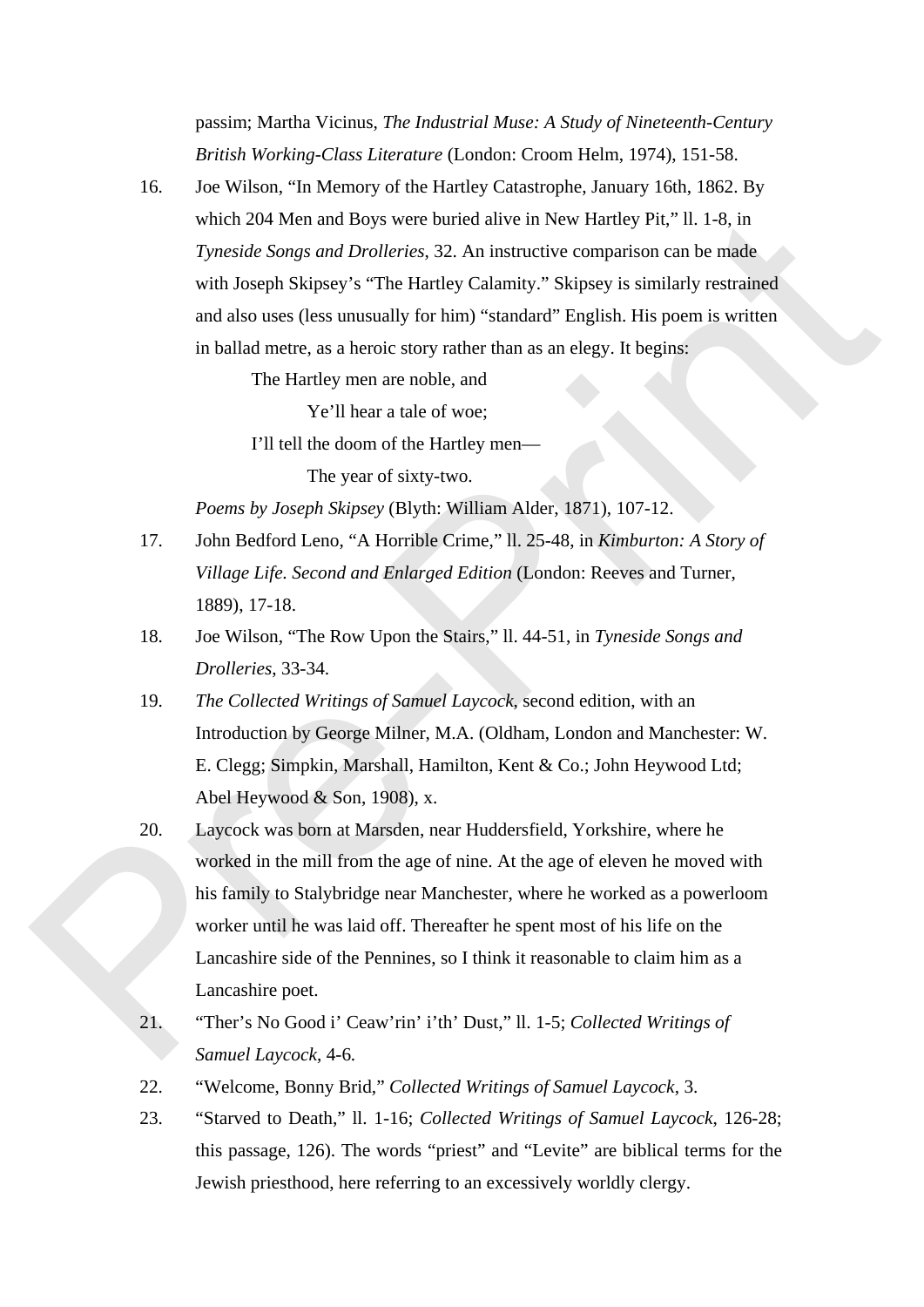- 24. Laycock's phrasing picks up a number of ideas from the famous speech beginning "This royal throne of kings, this sceptered isle" (*Richard II*, II.i.40- 52), principally that the island is a royal, providentially blessed, fertile and Edenic garden.
- 25. "Starved to Death," ll. 17-24; *Collected Writings of Samuel Laycock*, 126-28.
- 26. See especially Robert Spence Watson, *Joseph Skipsey: His Life and Work*  (London: T. F. Unwin, 1909).
- 27. *Poems by Joseph Skipsey*, 70, 101.
- 28. Alexander Anderson, "A Retrospective Ode," ll. 49-56, *A Song of Labour and Other Poems* (Dundee: Printed at the Advertiser Office, 1873), 40-43; this passage, 42.
- 29. Alexander Anderson, "In Rome—A Poem in Sonnets," *The Two Angels and Other Poems, by Alexander Anderson, with an Introductory Sketch by George Gilfillan, Dundee* (London: Simpkin, Marshall, & Co.; Edinburgh and Glasgow: John Menzies & Co., 1875), 121-39.
- 30. David Cuthbertson, *The Life-History of Alexander Anderson ("Surfaceman"), Author of "Cuddle Doon" and other Poems* (Roseville, Inveresk, Midlothian: privately published, [1929]), 13.
- Edenic garden.<br>
25. "Siarved to Death." II. 17-24; Collected Writings of Samuel Layevek, 126-28.<br>
26. Siarve especially Robert Spence Watson, Joseph Melpey: *His Life and Work*<br>
1. Condon: T. F. Unwin, 1909).<br>
27. Poeten 31. For more on Maybee see "Robert Maybee," *Oxford Dictonary of National Biography*, online edition (Oxford: Oxford University Press, 2004); Owen Ashton and Stephen Roberts, *The Victorian Working-Class Writer* (London: Cassell, 1999), 65-69; *Robert Maybee the Scillonian Poet* , Publication no. 9 (Scilly: Isles of Scilly Museum, 1973).
	- 32. Alexander Anderson, "Prefatory Note," in *Songs of the Rail, by Alexander Anderson ("Surfaceman")* (London: Simpkin, Marshall, & Co.; Edinburgh & Glasgow: John Menzies & Co., 1881), [5]-6.
	- 33. Alexander Anderson, "Cuddle Doon," *The Two Angels and Other Poems*, 72- 73. "Cuddle Doon" is still known and valued in Scotland, and I am indebted to Lorna Sherry for the information that the poem was recently voted Scotland's favourite poem in a phone-in program on BBC Radio Scotland.
	- 34. Ellen Johnston, *Autobiography, Poems, and Songs of Ellen Johnston, the "Factory Girl,"* Second Edition (Glasgow: William Love, 1869), 93-96 and 86-87.